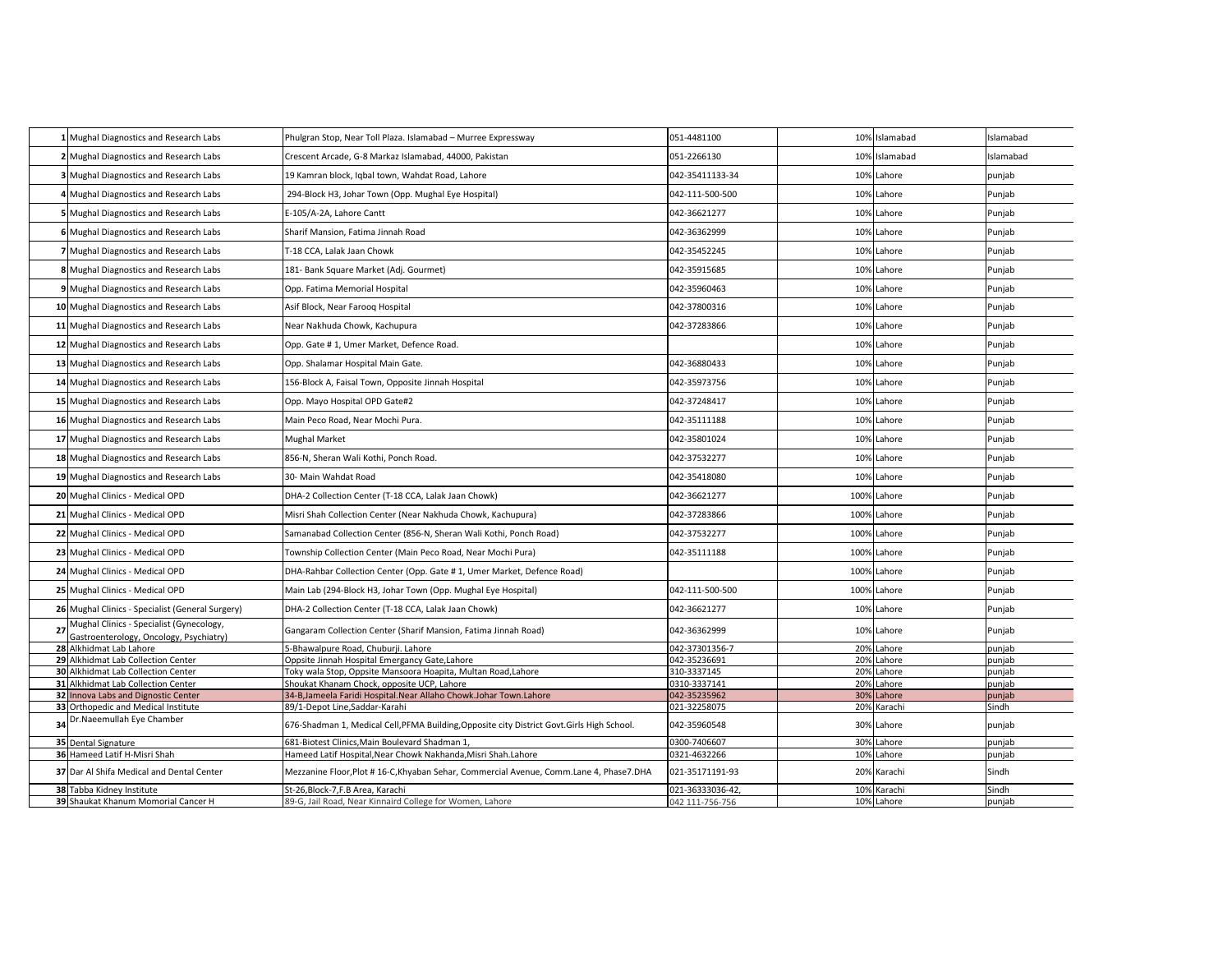| 40 Shaukat Khanum Momorial Cancer H                              | DDCH, 1st Street, Phase VII Extension, DHA, Near Qayyumabad.                                                                                                              | 021-35318513             |                                                                               | 10% Karachi  | Sindh      |
|------------------------------------------------------------------|---------------------------------------------------------------------------------------------------------------------------------------------------------------------------|--------------------------|-------------------------------------------------------------------------------|--------------|------------|
| 41 Shaukat Khanum Momorial Cancer H                              | M.A Johar Town . Township Lahore                                                                                                                                          | 042-35945100             |                                                                               | 10% Lahore   | punjab     |
| 42 Shaukat Khanum Momorial Cancer H                              | 2 - Royal Centre, 106-West Fazal e Haq Road, Blue Area,                                                                                                                   | 051 2348276              | 10%                                                                           | Islamabad    | Islamabad  |
| 43 Shaukat Khanum Diagnostic Center                              | United Christian Hospital.Gulberg                                                                                                                                         | 42                       | 10%                                                                           | Lahore       | punjab     |
| 44 Shaukat Khanum Momorial Cancer H                              | 5-B, Sector A-2, Phase 5, Hayatabad, Peshawar.                                                                                                                            | 091 588 5000 Ext. 3762   |                                                                               | 10% Peshawar | KPK        |
| Fatima Medical Laboratory (pvt) Ltd.<br>(Main Lab)<br>45         | Office#04, Royal Center, Fazal-e-Haq Road, Blue Area, Islamabad.                                                                                                          | 92-51-8445884/5          | 35% Routine & Special<br>Test(s)<br>20% on Radiology<br>15% on CT Scan & MRI. | Islamabad    | Islamabad  |
| Fatima Medical Laboratory (pvt) Ltd.<br>46<br>(Stat Lab)         | Opp. National Police Foundation, Main Double Road.                                                                                                                        | 92-51-5194571 - 3        | 35% Routine & Special<br>Test(s)<br>20% on Radiology<br>15% on CT Scan & MRI. | Islamabad    | Islamabad  |
| Fatima Medical Laboratory (pvt) Ltd.<br>(Collection Point)       | Haidery Chowk, Near D-Watson, Saidpur Road.                                                                                                                               | 92-51-4570683            | 35% Routine & Special<br>Test(s)<br>20% on Radiology<br>15% on CT Scan & MRI. | Rawalpindi   | punjab     |
| Fatima Medical Laboratory (pvt) Ltd.<br>48<br>(Collection Point) | Shop-02, Near Moti Masjid, CMH Road, Kohat Cantt.                                                                                                                         | 92-92-2510200            | 35% Routine & Special<br>Test(s)<br>20% on Radiology<br>15% on CT Scan & MRI. | Kohat        | <b>KPK</b> |
| 49 Fatima Medical Laboratory (pvt) Ltd.<br>(Collection Point)    | Opp. Church Near AshfaqBook Depu, Bhimber Road.                                                                                                                           | 92-313-7819462           | 35% Routine & Special<br>Test(s)<br>20% on Radiology<br>15% on CT Scan & MRI. | Gujrat       | punjab     |
| 50 Sind Laboratory Main Head Office                              | Z-74, DMC Society, Tariq Road.                                                                                                                                            | 021-34555773             | 10 to 15 %                                                                    | Karachi      | Sindh      |
| 51 Sind Lab. Gulshan Branch                                      | SB-10/13-C, University Road.                                                                                                                                              | 021-34965173             | 10 to 15 %                                                                    | Karachi      | Sindh      |
| 52 Sind Lab. Clifton Branch                                      | Hilal e Ahmar House, Clifton,                                                                                                                                             | 021-35373662             | 10 to 15 %                                                                    | Karachi      | Sindh      |
| 53 Sind Lab.Collection Unit Defence                              | P-38/A, 10th Street, off Rahat D.H.A, 7                                                                                                                                   | 021-35349166             | 10 to 15 %                                                                    | Karachi      | Sindh      |
| 54 Sind Lab.Collection Unit ARC                                  | ARC Building, Behind Taj Medical Complex, M. A. Jinnah Road                                                                                                               | 021 32786449             | 10 to 15 %                                                                    | Karachi      | Sindh      |
| 55 Sind Lab.Collectin Unit                                       | Opp Iftikhar Memorial H, Main Road, Phase 2, Gulshan Hadeed                                                                                                               | 021-34711266             | 10 to 15 %                                                                    | Karachi      | Sindh      |
| 56 Sind Collection Lab.                                          | Abdul Samad Memorial Hospital Collection Unit, Ibne Sina Road, Liagatabad,                                                                                                | 021-34857771             | 10 to 15 %                                                                    | Karachi      | Sindh      |
| 57 Sind Collection Lab.                                          | Neurology Center, Plot #44-R, Adjacent PTCL Exchange, Razi Road, PECHS, Block 6,                                                                                          | 021-34557115             | 10 to 15 %                                                                    | Karachi      | Sindh      |
| 58 Sind Collection Lab.                                          | Pakistan Steel Hospital, Bin Qasim Town,                                                                                                                                  | 021-34718589-90, Ext 623 | 10 to 15 %                                                                    | Karachi      | Sindh      |
| 59 Sind Collection Lab.                                          | Kornagi Creek General Hospital, Ibrahim Haidar Road, Near Nasir Jump                                                                                                      | 0346-8280085, Ext 247    | 10 to 15 %                                                                    | Karachi      | Sindh      |
| 60 Sind Collection Lab.                                          | Plastic Surgery and General Hospital, 16-B, Al Riaz Society, Near Hill Park, Shaheed Millat Road,                                                                         | 021-34520444             | 10 to 15 %                                                                    | Karachi      | Sindh      |
| 61 Sind Collection Lab.                                          | Malir Collection Unit, Plot-351/3/B MPL # G V111-D-99, Deh Thano Jappo, Malir,                                                                                            | 021-34501199             | 10 to 15 %                                                                    | Karachi      | Sindh      |
|                                                                  |                                                                                                                                                                           | 021-34827771             | 10 to 15 %                                                                    | Karachi      | Sindh      |
| 62 Sind Collection Lab.<br>63 Sind Collection Lab.               | Samdani Hospital Collection Unit, A-560, Block 5, Gulshan Iqbal, 75300,<br>Azam Town General Hospital Collection Unit, Building # 1, Street # 1, 100 Foot Road, Azam Town | 021-35897771             | 10 to 15 %                                                                    | Karachi      | Sindh      |
| 64 Sind Collection Lab.                                          | Cooper Consultant Clinic Collection Unit, F-61/9, Opp.Abdullah Ghanzi Mazaar, Behind Arizona                                                                              | 021-35370671-4,          | 10 to 15 %                                                                    | Karachi      | Sindh      |
|                                                                  | Grill                                                                                                                                                                     |                          |                                                                               |              |            |
| 65 Sind Collection Lab.                                          | Samad Clinic, Samad Clinic, Off Shahee e Millat Road, 74800                                                                                                               | 021-34522678             | 10 to 15 %                                                                    | Karachi      | Sindh      |
| 66 Dr.Mehdi A.Manji Pathological Laboratories                    | 105-L BLOCK 2 P.E.C.H.S, Near Norani Kabab House. Sharea Qaideen                                                                                                          | 021-34555952-34553323    | 25%                                                                           | Karachi      | Sindh      |
| 67 Dr.Mehdi A.Manji Pathological Laboratories                    | III - C,1/3, Nazimabad No. 3, Near Bus stop # 7.                                                                                                                          | 021-36619588, 36616168   |                                                                               | 25% Karachi  | Sindh      |
| 68 Dr.Mehdi A.Manji Pathological Laboratories                    | B-169, Block - 2, Near Oxford School, Allama Shabir A Usmani Road, Gulshan Iqbal.                                                                                         | 021-34972777             |                                                                               | 25% Karachi  | Sindh      |
| 69 Dr.Mehdi A.Manji Pathological Laboratories                    | SECTOR 5, ORANGI TOWN, Near Meezan Bank                                                                                                                                   | 021-36692111             |                                                                               | 25% Karachi  | Sindh      |
| 70 Dr.Mehdi A.Manji Pathological Laboratories                    | R-31 KORANGI -1 &1/2                                                                                                                                                      | 021-35066365             |                                                                               | 25% Karachi  | Sindh      |
| 71 Dr.Mehdi A.Manji Pathological Laboratories                    | 8/423, Darakshan Society, Near Kala Board Malir                                                                                                                           | 021-34510076             |                                                                               | 25% Karachi  | Sindh      |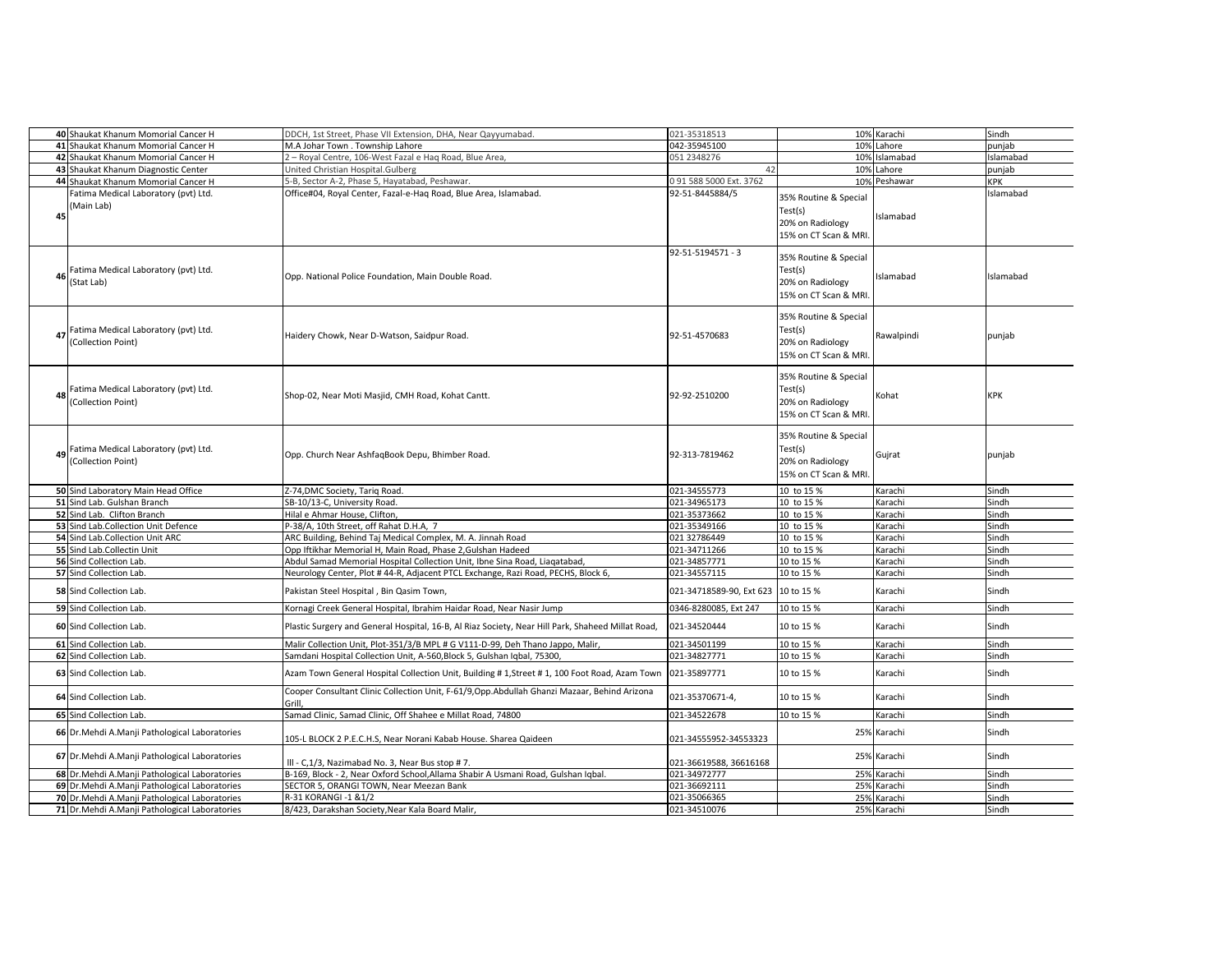|    | 72 Dr.Mehdi A.Manji Pathological Laboratories | Plat No.A-991Sector 11-B, Up Mure North Karachi Town                                                            | 021-36605285                                 |                              | 25% Karachi   | Sindh           |
|----|-----------------------------------------------|-----------------------------------------------------------------------------------------------------------------|----------------------------------------------|------------------------------|---------------|-----------------|
|    | 73 Neurospinal and Medical Institute          | 100/1 Depot Lines, Mansfield Street, Saddar,                                                                    | 021-32259959                                 | Discount on<br>Consultations | Karachi       | Sindh           |
|    | 74 Burhani Hospital                           | Gari Khata                                                                                                      | 021-32631556                                 | 10% on all OPD<br>Services   | Karachi       | Sindh           |
|    | 75 Mamji Hospital                             | C-19 Block 17, Federal B. Area                                                                                  | 021-3680 4666                                | 15 % on all OPD<br>services  | Karachi       | Sindh           |
|    | 76 Medilink Private Limited                   | SUITE # 103, 1ST FLOOR, THE PLAZA, 2 TALWAR, KHAYABAN-E-IQBAL, CLIFTON                                          | 021-37013300                                 | 5% to 20 %                   | Karachi       | Sindh           |
|    | 77 Essa Lab and Diagnostic Center             | B-122, BLOCK-H, (BLUE BUILDING), SHAHRA-E-JAHANGIR, NORTH NAZIMABAD                                             | 021-36626125-26                              |                              | 20% Karachi   | Sindh           |
|    | 78 Essa Lab Ayesha Manzal                     | SUITE # CS-19/02, BLOCK-7, ALI APPARTMENT, F.B AREA                                                             | 021-36312746, 36058625                       | 20%                          | Karachi       | Sindh           |
|    | 79 Essa Lab-Civil Hospital Center             | SUITE # 1-3, ASIF SQUARE, BABA-E-URDU ROAD, OPP. CIVIL HOSPITAL                                                 | 021-32768132, 32766109                       | 20%                          | Karachi       | Sindh           |
|    | 80 Essa Lab Gulshan Center                    | FL-3/9, GROUND FLOOR, BLOCK-5, MAIN RASHID MINHAS ROAD, NEAR MR. BURGER,                                        | 021-34620176                                 | 20%                          | Karachi       | Sindh           |
|    | 81 Essa Lab Gulistan Johar Center             | SUITE # 2, JAVED ARCADE, BLOCK-17, GULISTAN-E-JOUHAR,                                                           | 34620176, 34617794,<br>38266499,0300-2509900 |                              | 20% Karachi   | Sindh           |
|    | 82 Essa Lab Yaseenabad                        | Shop #7-8 Block B Gulshan-e-Shamin yaseenabad F.B. Area                                                         |                                              | 20%                          | Karachi       | Sindh           |
|    | 83 Essa Lab Medilink Branch                   | SUITE # 103, 1ST FLOOR, THE PLAZA, 2 TALWAR, KHAYABAN-E-IQBAL, CLIFTON                                          | 5376071-74                                   | 20%                          | Karachi       | Sindh           |
|    | 84 Essa Lab Shah Faisal Branch                | A1 BUILDING, A-1 CHOWK, NEAR UBL BANK, NASEERABAD SHAH FAISAL COLONY, MAIN SHAHRA<br>E-FAISAL                   | 34686222, 34686333                           | 20%                          | Karachi       | Sindh           |
|    | 85 Essa Lab University Roach Branch           | SHOP # 145, 146, BILLY'S ARCADE, SECTOR 38-A, SCHEME 33 KARACHI. ADJECENT TO JOHAR<br>COMPLEX.                  | 0301-8230931                                 | 20%                          | Karachi       | Sindh           |
|    | 86 Essa Lab Zamzama Branch                    | SUITE # 2, PLOT 8-C, (BESIDE AIJAZ BOUTIQUE), 4TH ZAMZAMA COMMERCIAL LANE                                       | 35862522, 35376887                           | 20%                          | Karachi       | Sindh           |
|    | 87 Essa Lab Zain Medical Center               | ZAIN HOSPITAL, A-1 POINEER BANGLOW, MOSAMYAAT CHOWK                                                             | 36064341                                     | 20%                          | Karachi       | Sindh           |
|    | 88 Essa Laboratory                            | Dr Essa Laboratory, 38-C, Main Khayaban e Muslim, Bokhari Commercial, Near Interwood and<br>Channel 92, DHA Khi | 0335-5755516,021-111674<br>674               | 20%                          | Karachi       | Sindh           |
|    | 89 Essa Lab Abu Hasan Ashfahani Road          | A 1/3, BLOCK-4 GULSHAN-E-IQBAL MAIN ABUL HASSAN ASFAHANI ROAD                                                   | 34968377, 34968378                           | 20%                          | Karachi       | Sindh           |
|    | 90 Saifee Hospital                            | ST-1, BLOCK F, NORTH NAZIMABAD                                                                                  | 021-36789400                                 | 10%                          | Karachi       | Sindh           |
|    | 91 AL Razi Medical Diagnostic Centre          | 2-C II, M. M. Alam Road, Gulberg III, Lahore.                                                                   | 042-111257294                                | 30%                          | Lahore        | Punjab          |
| 92 |                                               | Dr.Anwar ul Hag Ahmed, Eye Specialist,                                                                          | 042-35301750                                 | Variable Discount            | Lahore        | Punjab          |
|    | 93 ZEE Clinic                                 | Dr.Imran Zafar Orthopedic Surgeon                                                                               | 042-35301750                                 | Variable Discount            | Lahore        | Punjab          |
|    | 94 Shifa International Hospital               | H-8/4, Islamabad                                                                                                | 051-8463000                                  | 7% Clinical Services<br>only | Islamabad     | <b>ISLAMABD</b> |
|    | 95 Shifa Medical Center                       | F-11 Markaz, Islamabad                                                                                          | 051-2228231                                  |                              | 7% Islamabad  | <b>ISLAMABD</b> |
|    | 96 Shifa Medical Center                       | G-10, Markaz, Islamabad                                                                                         | 051-2352983                                  |                              | 7% Islamabad  | <b>ISLAMABD</b> |
|    | 97 Shifa Medical Center                       | Said Pur Road, Rawalpindi                                                                                       | 051-4410263                                  |                              | 7% Rawalpindi | Punjab          |
|    | 98 Shifa Medical Center                       | PWD Housing Society Rawalpindi                                                                                  | 051-5155891                                  |                              | 7% Rawalpindi | Punjab          |
|    | 99 Maroof International Hospital              | 10th Avenue, F-10 Markaz                                                                                        | 051-2222920                                  | 7%                           | Islamabad     | <b>ISLAMABD</b> |
|    | 100 Igra Medical Complex                      | 5- A, JOHAR TOWN                                                                                                | 042-35173500,35173600                        |                              | 7% Lahore     | Punjab          |
|    | 101 Quaide Azam Internationa Hospital         | Peshawar Road                                                                                                   | 051 8449100                                  |                              | 7% Islamabad  | <b>ISLAMABD</b> |
|    | 102 Shaukat Khanum Laboratory Center          | Said Pur Road Rawalpindi                                                                                        |                                              | Variable Discount            | Rawalpindi    | Punjab          |
|    | 103 Adil Hospital                             | Defence Main Boulevard                                                                                          |                                              | Variable Discount            | Lahore        | Punjab          |
|    | 104 Excel laboratory Islamabad                | 110 Fazle Haq Road, The Reshi Building, Blue Area Islamabad                                                     | 051-831 1000                                 |                              | 20% Islamabad | <b>ISLAMABD</b> |
|    | 105 Excel laboratory Islamabad                | Excel Laboratory, F-8 Markaz Islamabad                                                                          | 051-228-1230                                 |                              | 20% Islamabad | <b>ISLAMABD</b> |
|    | 106 Excel laboratory Islamabad                | Excel Laboratory, F-10Markaz Islamabad                                                                          | 051-229-2228                                 | 20%                          | Islamabad     | <b>ISLAMABD</b> |
|    | 107 Excel laboratory Islamabad                | Excel Laboratory, I-8 Markaz Islamabad                                                                          | 051-835-6615                                 |                              | 20% Islamabad | <b>ISLAMABD</b> |
|    | 108 Excel laboratory Islamabad                | Excel Lab I-10, Markaz Islamabad                                                                                | 051-831-2092                                 |                              | 20% Islamabad | <b>ISLAMABD</b> |
|    | 109 Excel laboratory Islamabad                | Excel Lab G-11, Markaz Islamabad                                                                                | 051-835-0050                                 |                              | 20% Islamabad | <b>ISLAMABD</b> |
|    | 110 Excel laboratory Islamabad                | Excel Lab PWD Society Islamabad                                                                                 | 051-431-3367                                 |                              | 20% Islamabad | <b>ISLAMABD</b> |
|    | 111 Excel laboratory Islamabad                | Diagnositc Unit, PWD Society,                                                                                   | 051-5708335                                  |                              | 20% Islamabad | Islamabad       |
|    | 112 Excel laboratory Islamabad                | Excel lab, G-9 Markaz,                                                                                          | 051-2284410                                  | 20%                          | Islamabad     | islamabad       |
|    | 113 Excel laboratory Islamabad                | Excel Lab, G-15 Markaz,                                                                                         | 051-2328189                                  |                              | 20% Islamabad | Islamabad       |
|    | 114 Excel Laboratory Islamabad                | Excel Lab, E-11 Markaz,                                                                                         | 051-2318210                                  |                              | 20% Islamabad | islamabad       |
|    | 115 Excel Laboratory Islamabad                | Excel Lab, Bara Kahu,                                                                                           | 051-2322154                                  |                              | 20% Islamabad | Islamabad       |
|    | 116 Excel Laboratory Islamabad                | Excel Lab, Tariayal                                                                                             | 051-2616044                                  |                              | 20% Islamabad | islamabad       |
|    | 117 Excel Laboratory Islamabad                | Excel lab, Dimplomatic Enclave                                                                                  | 051-2832028                                  |                              | 20% Islamabad | Islamabad       |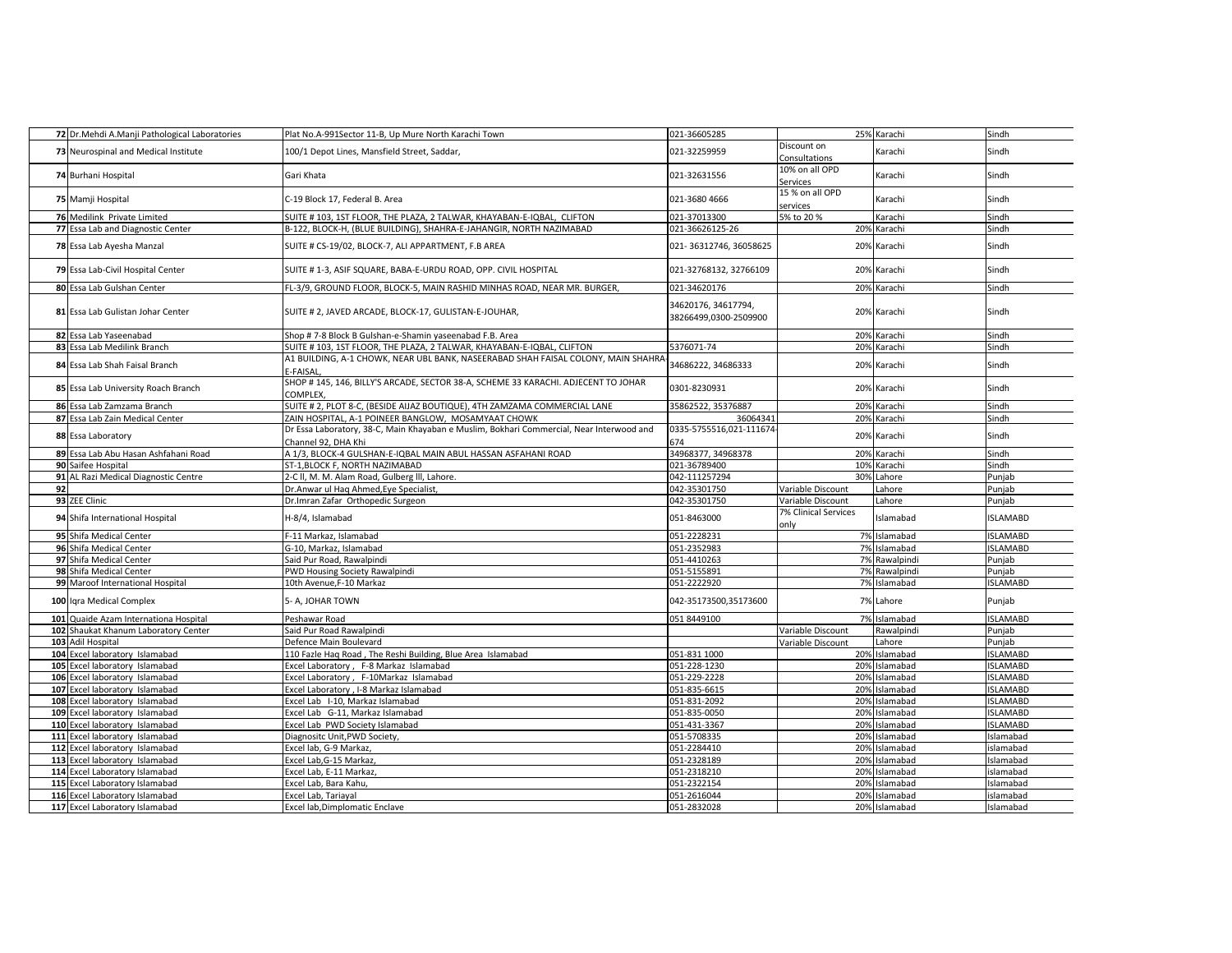|     | 118 Excel Laboratory Rawalpindi | Said pur Road Rawapinid                                                                  | 051-457-0412  |                   | 20% Rawalpindi   | Punjab          |
|-----|---------------------------------|------------------------------------------------------------------------------------------|---------------|-------------------|------------------|-----------------|
|     | 119 Excel Laboratory Rawalpindi | Sadig Abad Rawalpinid                                                                    | 051-843-1779  |                   | 20% Rawalpindi   | Punjab          |
|     | 120 Excel Laboratory Rawalpindi | Air Port Housing Society Rawalpinid                                                      | 051-595-4154  |                   | 20% Rawalpindi   | Punjab          |
|     | 121 Excel Laboratory Rawalpindi | Peshawar Road Chohar Chowk Rawalpinid                                                    | 051-843-0999  |                   | 20% Rawalpindi   | Punjab          |
|     | 122 Excel Laboratory Rawalpindi | Chaklala Scheme 111, Rawalpinid                                                          | 051-831-2096  |                   | 20% Rawalpindi   | Punjab          |
|     | 123 Excel Laboratory Rawalpindi | <b>GT Road Rawalpinid</b>                                                                | 051-831-6491  |                   | 20% Rawalpindi   | Punjab          |
|     | 124 Excel Laboratory Rawalpindi | DHA 11, Rawalpinid                                                                       | 0305-5557312  |                   | 20% Rawalpindi   | Punjab          |
|     | 125 Excel Laboartory            | Excel Lab, Golra More, Adjacent Quaide azam int hospital                                 | 051-8314404   |                   | 20% Rawalpindi   | Punjab          |
|     | 126 Excel Laboratory Rawalpindi | Bahria Town Rawalpinid                                                                   | 051-5733535   |                   | 20% Rawalpindi   | Punjab          |
|     | 127 Excel Laboratory Rawalpindi | Excel Lab,De Clinic, Kashmir Road                                                        | 051-5565484   |                   | 20% Rawalpindi   | Punjab          |
|     | 128 Excel Laboratory Rawalpindi | Adyala Road Rawalpinid                                                                   | 051-831-5380  | 20%               | Rawalpindi       | Punjab          |
|     | 129 Excel Lab Peshawar          | The Mall Road Peshawar                                                                   | 091-526-1066  |                   | 20% Peshawar     | KPK             |
|     | 130 Excel Lab Peshawar          | Hayata abad Peshawar                                                                     | 091-581-4263  |                   | 20% Peshawar     | <b>KPK</b>      |
|     | 131 Excel Lab Peshawar          | Dobagri Road University Town Peshawar                                                    | 091-570-4451  |                   | 20% Peshawar     | <b>KPK</b>      |
|     | 132 Excel Lab Lahore            | DHA 301 Y DHA Phase 111                                                                  | 042-3574-8100 |                   | 20% Lahore       | Punjab          |
|     | 133 Excel Lab Lahore            | Model Town (Saira Memorial Hospital)                                                     | 042-35219184  |                   | 20% Lahore       | Punjab          |
|     | 134 Excel Lab Lahore            | Excel Lab, Akram Medical Complex,                                                        | 042-35786903  |                   | 20% Lahore       | Punjab          |
|     | 135 Excel Lab Lahore            | Excel Lab, Barkat Market, New Garden Town,                                               | 042-35941728  |                   | 20% Lahore       | punjab          |
|     | 136 Excel Lab Lahore            | Excel Lab, Adjacent Lahore General Hospital                                              | 042-35919256  |                   | 20% Lahore       | Punjab          |
|     | 137 Excel Lab Lahore            | Excel Lab, Mian Muhammad Fazal Memorial H                                                | 042-35451891  |                   | 20% Lahore       | Punjab          |
|     | 138 Excel Lab Lahore            | Excel Lab, Township Lahore                                                               | 0314-1652881  |                   | 20% Lahore       | Punjab          |
|     | 139 Excel Lab Lahore            | Excel Lab, Allama Iqbal Town                                                             | 0308-4434595  |                   | 20% Lahore       | Punjab          |
|     | 140 Excel Lab Wah Cantt         | Excel Lab, Minar Road, Wah Cantt                                                         | 051-453-2193  |                   | 20% Wah Cantt    | Punjab          |
|     | 141 Excel lab Mirpur            | Excel Lab, Allama Igbal Road                                                             | 05827-446781  |                   | 20% Mirpur       | Azad Kashmir    |
|     | 142 Excel Lab Muzaffarabad      | Excel lab CMH Road                                                                       | 05822-4468870 |                   | 20% Muzaffarabad | Azad Kashmir    |
|     | 143 Excel Lab Rawalakot         | CMH Road Rawalla Kot Azad Kashmir                                                        | 05824-445-942 |                   | 20% Azad Kashmir | Azad Kashmir    |
|     | 144 Excel Lab Faisalbad         | Faizan Mudena Road Faisalbad                                                             | 041-871-3030  |                   | 20% Faisalabad   | Punjab          |
|     | 145 Excel lab Faisalabad        | Excel Lab, Chen One Road,                                                                | 041-8714466   |                   | 20% Faisalabad   | Punjab          |
|     | 146 Excel lab Faisalabad        | Excel lab, National Hospital Branch                                                      | 0334-4067648  |                   | 20% Faisalabad   | Punjab          |
|     | 147 Excel lab Phalia            | Excel Lab, Ghanian Road, Phalia                                                          | 0300-7560432  |                   | 20% Phalia       | Punjab          |
|     | 148 Excel Lab Chakwal           | Excel Lab, Rawalpinid Road, Chakwal                                                      | 0543-540777   | 20%               | Chakwal          | Punjab          |
|     | 149 Excel Lab Okara             | Excal Lab, Okara                                                                         | 0300-0373701  | 20%               | Okara            | Punjab          |
|     | 150 Excel Lab Multan            | Excel lab, CMH Chowk,                                                                    | 061-4504689   |                   | 20% Multan       | Punjab          |
|     | 151 Excel Lab Multan            | Excel Lab, Abdali Road, Multan                                                           | 061-4582381   | 20%               | Multan           | Punjab          |
|     | 152 Excel Lab Multan            | Excel Lab, Nishtar Road                                                                  | 061-4584452   | 20%               | Multan           | Punjab          |
|     | 153 Excel Lab Multan            | Excel Lab, Rasheedaabad Chowk,                                                           | 061-6355199   |                   | 20% Multan       | Punjab          |
|     | 154 Excel Lab Gujranwala        | Excel lab, Aziz Maket,                                                                   | 055-3821635   | 20%               | Gujranwala       | Punjab          |
|     | 155 Excel Lab DG Khan           | Excel Lab, DHQ Hospital Road                                                             | 064-2461314   |                   | 20% DG Khan      | Punjab          |
|     | 156 Excel lab Sialkot           | Excel Lab, Islamaia College Road,                                                        | 0344-6349500  | 20%               | Sialkot          | Punjab          |
|     | 157 Excel Lab Chichawatni       | Excel Lab,Dr Faroog Chowk, Chichawatni                                                   | 040-5482090   | 20%               | Chichawatni      | Punjab          |
|     | 158 Excel Lab                   | Excel Lab,Al Yakeen Plaza                                                                | 067-3771839   |                   | 20% Borewala     | Punjab          |
|     | 159 Excel Lab                   | Excel Lab, Satellite Town                                                                | 048-3252537   | 20%               | sargodha         | Punjab          |
|     | 160 Excel Lab                   | Excel Lab, Saad ullah Shah Market                                                        | 0922-510288   | 20%               | Kohat            | KPK             |
|     | 161 Excel lab                   | Excel Lab, Jinnah Medical Center                                                         | 0966-733155   |                   | 20% DIKhan       | <b>KPK</b>      |
|     | 162 Shifa Medical Center        | D-Ground, Faisalabad                                                                     | 041-8559401   |                   | 7% Faisalabad    | Punjab          |
|     | 163 Islamabad Diagnostic Centre | 13-A Kohistan Road, F-8 Markaz                                                           | 051-2251212   | Variable Discount | Islamabad        | <b>ISLAMABD</b> |
|     | 164 Islamabad Diagnostic Centre | Islamabad Diagnositc Center G-9, Branch House #529, Street 53, Rohtas Road, Islamabad    | 051-2853737   | Variable Discount | Islamabad        | <b>ISLAMABD</b> |
|     | 165 Islamabad Diagnostic Centre | IIMC-Islamic International Medical Complex Hospital, G 7/4 Seventh Avenue, Islamabad     | 051-2891133   | Variable Discount | Islamabad        | <b>ISLAMABD</b> |
|     | 166 Islamabad Diagnostic Centre | G-11 Branch, silver city Plaza, Shop B-1, Basement Soneri Bank, G-11 Markaz, Islamabad   | 051-2830123   | Variable Discount | Islamabad        | <b>ISLAMABD</b> |
|     | 167 Islamabad Diagnostic Centre | F-10, Point, Capital Trade Center Adjacent to Paprika F-10 Markaz, Islamabad             | 051-2223080   | Variable Discount | Islamabad        | <b>ISLAMABD</b> |
|     | 168 Islamabad Diagnostic Centre | IDC Wajid X Ray and Ultrasound Khyber Plaza, Blue Area Islamabad, Islamabad              | 051-2804226   | Variable Discount | Islamabad        | <b>ISLAMABD</b> |
|     | 169 Islamabad Diagnostic Centre | IDC I-8 Markaz, Plot # 35, Office 8, Ground Floor Ahmed Center, Sector I-8, Islamabad    | 051-4864884   | Variable Discount | Islamabad        | SLAMABD         |
| 170 | Islamabad Diagnostic Centre     | IDC HP Point, Huma Plaza, Near Al Rehman Masjid, Opp OGDC Buliding, Blue Area, Islamabad | 051-2277244   | Variable Discount | Islamabad        | <b>ISLAMABD</b> |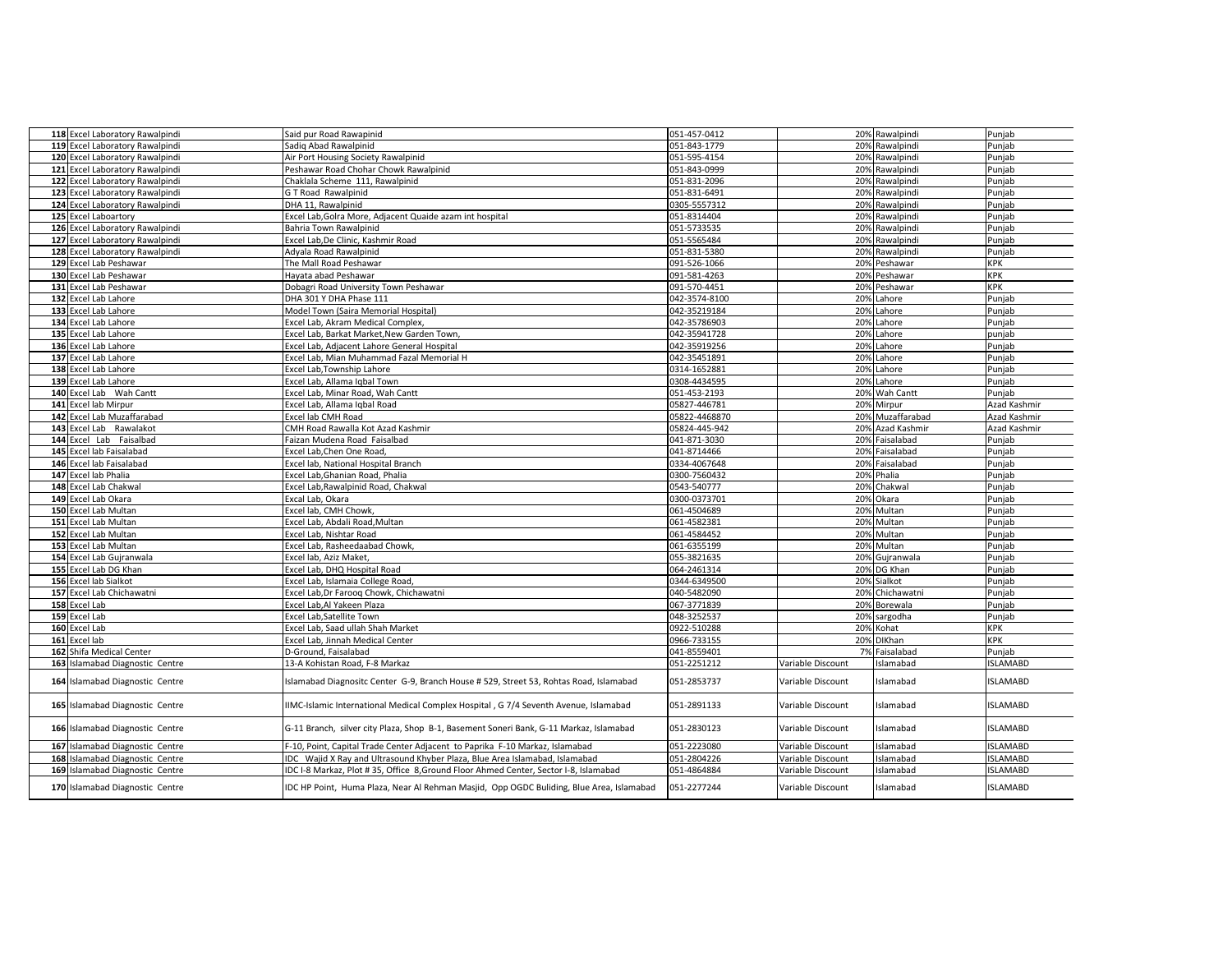| 171 Islamabad Diagnostic Centre | IDC SP Point, Saleem Plaza, Near Al Rehman Masjid, Opp.OGDC, Building Blue Area, Islamabad | 051-2275548                    | Variable Discount | Islamabad              | <b>ISLAMABD</b> |
|---------------------------------|--------------------------------------------------------------------------------------------|--------------------------------|-------------------|------------------------|-----------------|
| 172 Islamabad Diagnostic Centre | IDC Hanif hospital Branch, Said Pur Road Rawalpindi,                                       | 051-8354484                    | Variable Discount | Rawalpindi             | Punjab          |
| 173 Islamabad Diagnostic Centre | IDC Air Port Housing Society Civic Center, Gulazare Quaid Rawalpinid                       | 051-5709902                    | Variable Discount | Rawalpindi             | Punjab          |
| 174 Islamabad Diagnostic Centre | DC Sadigabad Branch, 82- C, Satellite Town, Near Chandni Chowk Rawalpinid                  | 051-4851121                    | Variable Discount | Rawalpindi             | Punjab          |
| 175 Islamabad Diagnostic Centre | Dr Aslam Uppal Diagnostic Center wah Cantt                                                 | 0514-511765, 533599            |                   | 20% Wah Cantt          | Punjab          |
|                                 |                                                                                            | 051-4264141,0300-              |                   |                        |                 |
| 176 Islamabad Diagnostic Centre | Near Chandi Chowk, Murree Road, Rawalpindi                                                 | 0452080                        |                   | 20% Rawalpindi         | Punjab          |
|                                 |                                                                                            | 051-5194661,0335-              |                   |                        |                 |
| 177 Islamabad Diagnostic Centre | IDC PWD ROAD BRANCH, PWD Colony Rawalpindi                                                 | 5055582                        |                   | 20% Rawalpindi         | Punjab          |
|                                 | IDC Rawalpindi Cantt Branch, Sehgal Emporium Plaza, Shop No, 1, Near Cantonment Board      |                                |                   |                        |                 |
| 178 Islamabad Diagnostic Centre | <b>Building, Murree Road</b>                                                               | 051-5521212,0300-046080        |                   | 20% Rawalpindi         | Punjab          |
| 179 Islamabad Diagnostic Centre | IDC G-10, Islambad Branch, Ground Floor, Life Care Hospital, G-10, Markaz                  | 051-2353322                    |                   | 20% Islamabad          | <b>ISLAMABD</b> |
| 180 Chughtai Laboratory         | Lahore: Rewaz Garden Main Lab.                                                             | 03111-456-789                  |                   | 10% Lahore Region 4    | Punjab          |
| 181 Chughtai Laboratory         | GRW-1: Munir Chowk (Ph:3821988)                                                            | 03111-456-789                  |                   | 10% Gujranwala         | Punjab          |
| 182 Chughtai Laboratory         | GRW-3 Wazirabad: Civil Hospital (055-6605858)                                              | 03111-456-789                  |                   | 10% Sialkot            | Punjab          |
| 183 Chughtai Laboratory         | Hafizabad: Raja Chowk 0547642136                                                           | 03111-456-789                  |                   | 10% Gujranwala         | Punjab          |
| 184 Chughtai Laboratory         | GRW-4: G.T Road kamonki Bismillah Plaza                                                    | 03111-456-789                  | 10%               | Gujranwala             | Punjab          |
| 185 Chughtai Laboratory         | Lahore: DHA National Hospital (Outdoor)                                                    | 03111-456-789                  |                   | 10% Lahore: NHMC       | Punjab          |
| 186 Chughtai Laboratory         | Lahore: Allama Iqbal Town                                                                  | 03111-456-789                  |                   | 10% Lahore Region 6    | Punjab          |
| 187 Chughtai Laboratory         | Lahore: Daroghawala Chowk G. T. Road                                                       | 03111-456-789                  |                   | 10% Lahore Region 4    | Punjab          |
| 188 Chughtai Laboratory         | ahore: Shalimar Link Road Opp: Shalimar Hospital                                           | 03111-456-789                  |                   | 10% Lahore Region 15   | Punjab          |
| 189 Chughtai Laboratory         | Lahore: Walton Road                                                                        | 03111-456-789                  |                   | 10% Lahore Region 14   | Punjab          |
| 190 Chughtai Laboratory         | Gujrat-1: Bhimber Road (053-3602078)                                                       |                                |                   | 10% Sialkot            | Punjab          |
| 191 Chughtai Laboratory         | Lahore: Gulshan Ravi Millan Shadi Hall                                                     | 03111-456-789<br>03111-456-789 |                   | 10% Lahore Region 3    |                 |
|                                 |                                                                                            |                                |                   | 10% Lahore Region 8    | Punjab          |
| 192 Chughtai Laboratory         | ahore: Opp: Sir Ganga Ram Hospital                                                         | 03111-456-789                  |                   |                        | Punjab          |
| 193 Chughtai Laboratory         | Lahore-PP: DHA-M Block Phase-1 Care Clinic                                                 | 03111-456-789                  |                   | 10% Lahore Region 9    | Punjab          |
| 194 Chughtai Laboratory         | Lahore: Samanabad Bastami Road                                                             | 03111-456-789                  |                   | 10% Lahore Region 7    | Punjab          |
| 195 Chughtai Laboratory         | Lahore: Opp: Mayo Hospital Emergency Gate                                                  | 03111-456-789                  |                   | 10% Lahore Region 5    | Punjab          |
| 196 Chughtai Laboratory         | Lahore: Opp: Lady Willingdon Hospital Ravi Road                                            | 03111-456-789                  |                   | 10% Lahore Region 4    | Punjab          |
| 197 Chughtai Laboratory         | GRW-2:Ch. Hospital Satelite Town                                                           | 03111-456-789                  |                   | 10% Gujranwala         | Punjab          |
| 198 Chughtai Laboratory         | Sheikhupura-1: Johar Road Civil Lines                                                      | 03111-456-789                  |                   | 10% Faisalabad         | Punjab          |
| 199 Chughtai Laboratory         | ahore: Cavalry Ground                                                                      | 03111-456-789                  |                   | 10% Lahore Region 14   | Punjab          |
| 200 Chughtai Laboratory         | Lahore: Garhi Shahu Allama Igbal Road                                                      | 03111-456-789                  |                   | 10% Lahore Region 12   | Punjab          |
| 201 Chughtai Laboratory         | Lahore: Naseerabad Ghulab Devi Hospital                                                    | 03111-456-789                  |                   | 10% Lahore Region 2    | Punjab          |
| 202 Chughtai Laboratory         | Kasur-1: Railway Raod, Lalyani Adda                                                        | 03111-456-789                  |                   | 10% Lahore Region 2    | Punjab          |
| 203 Chughtai Laboratory         | Okara-1:Tehseel Road 03004233441                                                           | 03111-456-789                  |                   | 10% Sahiwal & Burewala | Punjab          |
| 204 Chughtai Laboratory         | ahore: Wahdat Road Opp:Ibrar Center                                                        | 03111-456-789                  |                   | 10% Lahore Region 11   | Punjab          |
| 205 Chughtai Laboratory         | Lahore: Shadman Opp:Fatima Memorial Hospital                                               | 03111-456-789                  |                   | 10% Lahore Region 8    | Punjab          |
| 206 Chughtai Laboratory         | Lahore: Multan Chungi                                                                      | 03111-456-789                  |                   | 10% Lahore Region 11   | Punjab          |
| 207 Chughtai Laboratory         | Lahore: Awan Town (PH: 0345-4004738)                                                       | 03111-456-789                  |                   | 10% Lahore Region 11   | Punjab          |
| 208 Chughtai Laboratory         | Vehari-1: Jinnah Road Vehari                                                               | 03111-456-789                  |                   | 10% Sahiwal & Burewala | Punjab          |
| 209 Chughtai Laboratory         | Lahore: Nishat Colony Near Milat Chowk                                                     | 03111-456-789                  |                   | 10% Lahore Region 10   | Punjab          |
| 210 Chughtai Laboratory         | Lahore: DHA Punjab Housing Society                                                         | 03111-456-789                  |                   | 10% Lahore Region 14   | Punjab          |
| 211 Chughtai Laboratory         | GRW-PP-3: Dr. Ehsan Assad Wapda Town                                                       | 03111-456-789                  |                   | 10% Gujranwala         | Punjab          |
| 212 Chughtai Laboratory         | Bahawalpur-1: Opp BVH Hospital                                                             | 03111-456-789                  |                   | 10% Bahawalpur         | Punjab          |
| 213 Chughtai Laboratory         | SKT-4: Sambrial Near Nadra Registration Center GT Road                                     | 03111-456-789                  |                   | 10% Sialkot            | Punjab          |
| 214 Chughtai Laboratory         | Quetta-1: Jinnah Road                                                                      | 03111-456-789                  |                   | 10% Sindh              | Punjab          |
| 215 Chughtai Laboratory         | Lahore: Ghurki Hospital Jallo                                                              | 03111-456-789                  |                   | 10% Lahore Region 15   | Punjab          |
| 216 Chughtai Laboratory         | Sargodha-2: Near DHQ Hospital                                                              | 03111-456-789                  |                   | 10% Faisalabad         | Punjab          |
| 217 Chughtai Laboratory         | Sargodha-1: STAT LAB Sattelite Town (048-3252611)                                          | 03111-456-789                  |                   | 10% Faisalabad         | Punjab          |
| 218 Chughtai Laboratory         | Lahore: DHA "Y" Block                                                                      | 03111-456-789                  |                   | 10% Lahore Region 14   | Punjab          |
| 219 Chughtai Laboratory         | ahore: Islampura                                                                           | 03111-456-789                  |                   | 10% Lahore Region 4    | Punjab          |
| 220 Chughtai Laboratory         | Lahore: Taj Bagh (PH:0345-4004691)                                                         | 03111-456-789                  |                   | 10% Lahore Region 15   | Punjab          |
| 221 Chughtai Laboratory         | Kasur: Pattoki Main Bazar Faisal Colony                                                    | 03111-456-789                  |                   | 10% Sahiwal & Burewala | Punjab          |
| 222 Chughtai Laboratory         | Lahore: Model Town-1 "B" Block                                                             | 03111-456-789                  |                   | 10% Lahore Region 3    | Punjab          |
| 223 Chughtai Laboratory         | Khushab: Joharabad: Opp: DHQ Hospital                                                      | 03111-456-789                  |                   | 10% Faisalabad         | Punjab          |
| 224 Chughtai Laboratory         | Khushab-PP: Quaidabad                                                                      | 03111-456-789                  |                   | 10% Faisalabad         | Punjab          |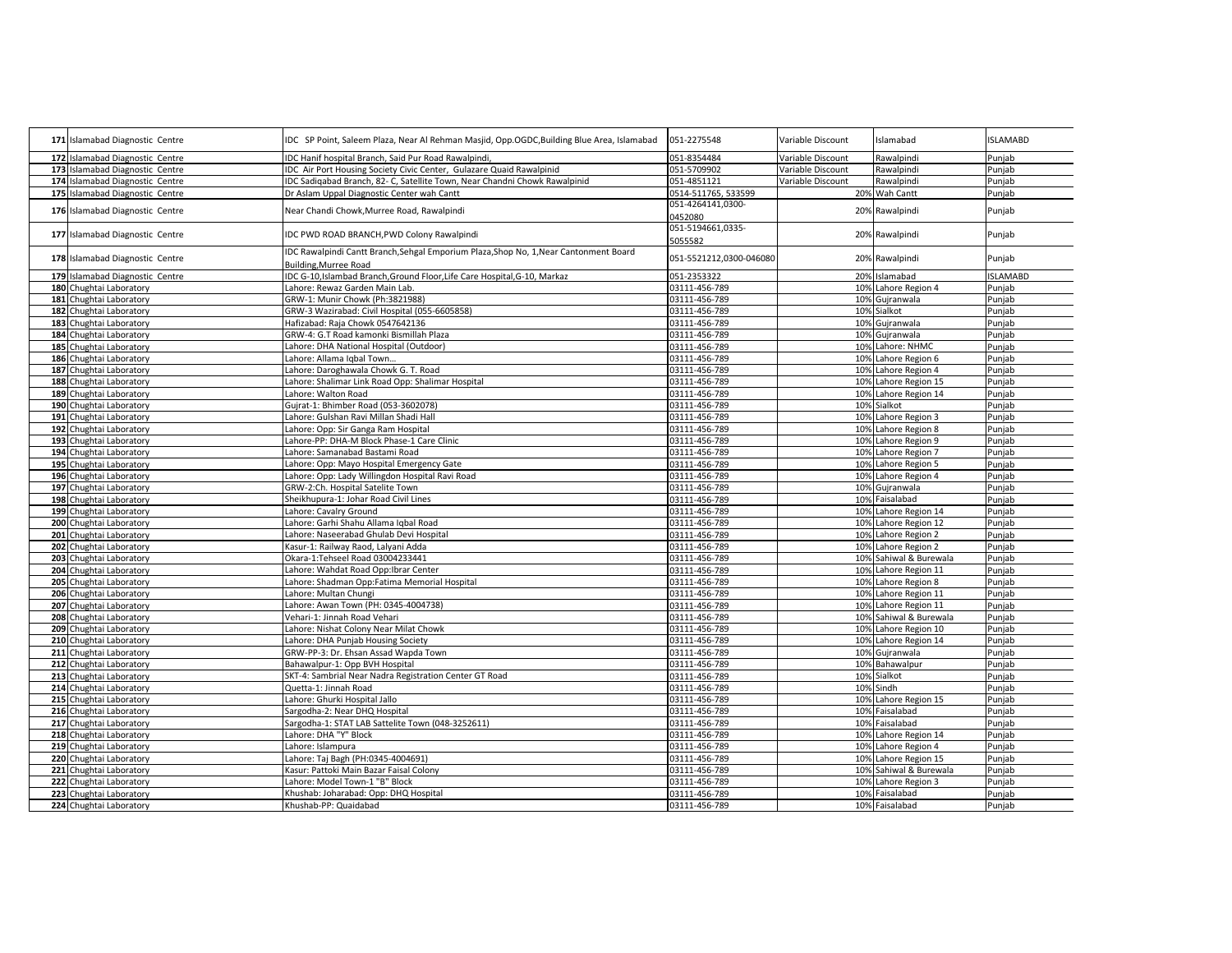| 225 Chughtai Laboratory | Lahore: Airport Road Bhutta Chowk Bedia Road                     | 03111-456-789 | 10% Lahore Region 10      | Punjab     |
|-------------------------|------------------------------------------------------------------|---------------|---------------------------|------------|
| 226 Chughtai Laboratory | Al Rauf Healthcare 347 rewaz garden Lahore Pakistan              | 03111-456-789 | 10% Lahore Region 15      | Punjab     |
| 227 Chughtai Laboratory | Lahore: Karim Block Center                                       | 03111-456-789 | 10% Lahore Region 11      | Punjab     |
| 228 Chughtai Laboratory | Lahore: Opp: CMH Lahore Sarwar Road                              | 03111-456-789 | 10% Lahore Region 14      | Punjab     |
| 229 Chughtai Laboratory | Lahore: Sanda Road Ameen Manzil                                  | 03111-456-789 | 10% Lahore Region 3       | Punjab     |
| 230 Chughtai Laboratory | Lahore: Opp: Services Hospital Jail Road                         | 03111-456-789 | 10% Lahore Region 2       | Punjab     |
| 231 Chughtai Laboratory | Lahore: Shahdara Opp: Govt. Teaching Hospital                    | 03111-456-789 | 10% Lahore Region 4       | Punjab     |
| 232 Chughtai Laboratory | ahore: Begum Kot Shahdara                                        | 03111-456-789 | Lahore Region 3<br>10%    | Punjab     |
| 233 Chughtai Laboratory | Lahore: DHA Main Boulevard (Opp: Adil Hospital)                  | 03111-456-789 | 10% Lahore Region 3       | Punjab     |
| 234 Chughtai Laboratory | Sindh-13: Hyderabad-1: Latifabad                                 | 03111-456-789 | 10% Hyderabad             | Sindh      |
| 235 Chughtai Laboratory | Sindh-14: Hyderabad-2: Doctors Avenue Saddar                     | 03111-456-789 | 10% Hyderabad             | Sindh      |
| 236 Chughtai Laboratory | Karachi-1: Stat Lab Shaheed-e-Millat Road                        | 03111-456-789 | 10% Karachi               | Sindh      |
| 237 Chughtai Laboratory | Karachi-2: DHA Khayban-e-Sehar                                   | 03111-456-789 | 10%<br>Karachi            | Sindh      |
| 238 Chughtai Laboratory | Karachi-4: Gulistan-e-Jauhar                                     | 03111-456-789 | 10%<br>Karachi            | Sindh      |
| 239 Chughtai Laboratory | Karachi-10: Malir                                                | 03111-456-789 | Karachi<br>10%            | Sindh      |
| 240 Chughtai Laboratory | Karachi-11: Nazimabad                                            | 03111-456-789 | 10%<br>Karachi            | Sindh      |
| 241 Chughtai Laboratory | Karachi-12: Fedral B Area                                        | 03111-456-789 | 10% Karachi               | Sindh      |
| 242 Chughtai Laboratory | Karachi-14: JPMC Center                                          | 03111-456-789 | 10%<br>Karachi            | Sindh      |
| 243 Chughtai Laboratory | KPK Abbottabad-1: Opp:Ayub Medi.Complex                          | 03111-456-789 | Haripur Hazara<br>10%     | <b>KPK</b> |
| 244 Chughtai Laboratory | KPK Mansehra: King Abdullah Hospital                             | 03111-456-789 | Haripur Hazara<br>10%     | <b>KPK</b> |
| 245 Chughtai Laboratory | KPK Abbottabad-2: Mandian Rd Opp:Shafiq Plaza                    | 03111-456-789 | Haripur Hazara<br>10%     | <b>KPK</b> |
| 246 Chughtai Laboratory | Haripur Hazara-2: Near Girls Degree College Road TMA             | 03111-456-789 | 10%<br>Haripur Hazara     | <b>KPK</b> |
| 247 Chughtai Laboratory | Azad Kashmir: Muzaffarabad: Opp: CMH                             | 03111-456-789 | 10% Haripur Hazara        | <b>KPK</b> |
| 248 Chughtai Laboratory | Azad Kashmir: Rawalakot: New Kashmir Market                      | 03111-456-789 | 10% Haripur Hazara        | <b>KPK</b> |
| 249 Chughtai Laboratory | SKP-2: Muridke GT Road Opp:Gourmet Baker Near Habib Bank Muridke | 03111-456-789 | Gujranwala<br>10%         | Punjab     |
| 250 Chughtai Laboratory | SKP-4: Sharagpur Sharif THQ Hospital                             | 03111-456-789 | 10% Faisalabad            | Punjab     |
| 251 Chughtai Laboratory | GRW-12: Model Town Jinnah Hospital                               | 03111-456-789 | Gujranwala<br>10%         | Punjab     |
| 252 Chughtai Laboratory | Lahore: Shahdara Opp: Metro Bus Stop                             | 03111-456-789 | 10% Lahore Region 4       | Punjab     |
| 253 Chughtai Laboratory | GRW-13: Peoples Colony Center                                    | 03111-456-789 | 10% Gujranwala            | Punjab     |
| 254 Chughtai Laboratory | GRW-5: Alipur Chatta: Madina Chowk (6332711)                     | 03111-456-789 | 10% Gujranwala            | Punjab     |
| 255 Chughtai Laboratory | GRW-10: Rahwali Cantt                                            | 03111-456-789 | 10% Gujranwala            | Punjab     |
| 256 Chughtai Laboratory | GRW-11: Wapda Town                                               | 03111-456-789 | Gujranwala<br>10%         | Punjab     |
| 257 Chughtai Laboratory | GRW-PP-5: Ehsan Hospital Nowshera Road                           | 03111-456-789 | Gujranwala<br>10%         | Punjab     |
| 258 Chughtai Laboratory | GRW-14: Ghakhar Bor Wali Masjid                                  | 03111-456-789 | Gujranwala<br>10%         | Punjab     |
| 259 Chughtai Laboratory | GRW-PP-9: Employees Co-Operative Housing Society                 | 03111-456-789 | 10% Gujranwala            | Punjab     |
| 260 Chughtai Laboratory | GRW-9: College Road                                              | 03111-456-789 | 10% Gujranwala            | Punjab     |
| 261 Chughtai Laboratory | GRW-PP-2: Dr. Amjad Iqbal Clinic                                 | 03111-456-789 | 10% Gujranwala            | Punjab     |
| 262 Chughtai Laboratory | Lahore: Sheikh Zayad Hospital                                    | 03111-456-789 | 10% Lahore Region 11      | Punjab     |
| 263 Chughtai Laboratory | Sahiwal-3: Opp: DHQ Hospital                                     | 03111-456-789 | Sahiwal & Burewala<br>10% | Punjab     |
| 264 Chughtai Laboratory | Sahiwal-2: College Chowk                                         | 03111-456-789 | 10% Sahiwal & Burewala    | Punjab     |
| 265 Chughtai Laboratory | Okara-3: Renala Khurd Wellcome Chowk                             | 03111-456-789 | 10% Sahiwal & Burewala    | Punjab     |
| 266 Chughtai Laboratory | OKA-PP: Haveli Lakha: PTCL Exchange Road                         | 03111-456-789 | 10% Sahiwal & Burewala    | Punjab     |
| 267 Chughtai Laboratory | Sahiwal-1: High Street Tehsil Chowk                              | 03111-456-789 | 10% Sahiwal & Burewala    | Punjab     |
| 268 Chughtai Laboratory | Arif Wala Qaboola Road Pakpatten-2                               | 03111-456-789 | Sahiwal & Burewala<br>10% | Punjab     |
| 269 Chughtai Laboratory | Lahore: Baghrian Chowk College Road                              | 03111-456-789 | 10% Lahore Region 3       | Punjab     |
| 270 Chughtai Laboratory | Lahore: Johar Town 24-G-1 Market                                 | 03111-456-789 | Lahore Region 3<br>10%    | Punjab     |
| 271 Chughtai Laboratory | Lahore: Johar Town Medical Center Khokhar Chowk                  | 03111-456-789 | 10% Lahore Region 3       | Punjab     |
| 272 Chughtai Laboratory | Lahore: Johar Town Allah Hoo Chowk                               | 03111-456-789 | 10% Lahore Region 3       | Punjab     |
| 273 Chughtai Laboratory | Lahore: Opp: Jinnah Hospital Faisal Town                         | 03111-456-789 | 10% Lahore Region 6       | Punjab     |
| 274 Chughtai Laboratory | Lahore: Link Road Model Town/PECO Road                           | 03111-456-789 | 10% Lahore Region 2       | Punjab     |
| 275 Chughtai Laboratory | Lahore: Wapda Town                                               | 03111-456-789 | 10% Lahore Region 13      | Punjab     |
| 276 Chughtai Laboratory | Lahore: College Road Township                                    | 03111-456-789 | 10% Lahore Region 13      | Punjab     |
| 277 Chughtai Laboratory | Lahore: Opp: Ittefaq Hospital Lahore                             | 03111-456-789 | 10% Lahore Region 3       | Punjab     |
| 278 Chughtai Laboratory | Lahore: Guru Manget Road                                         | 03111-456-789 | 10% Lahore Region 14      | Punjab     |
| 279 Chughtai Laboratory | Lahore: Opp:Shoukat Khanum Hospital                              | 03111-456-789 | 10% Lahore Region 13      | Punjab     |
| 280 Chughtai Laboratory |                                                                  |               |                           |            |
|                         | Lahore: Valencia Town                                            | 03111-456-789 | 10% Lahore Region 13      | Punjab     |
| 281 Chughtai Laboratory | Lahore: Awasia Society College Road                              | 03111-456-789 | 10% Lahore Region 3       | Punjab     |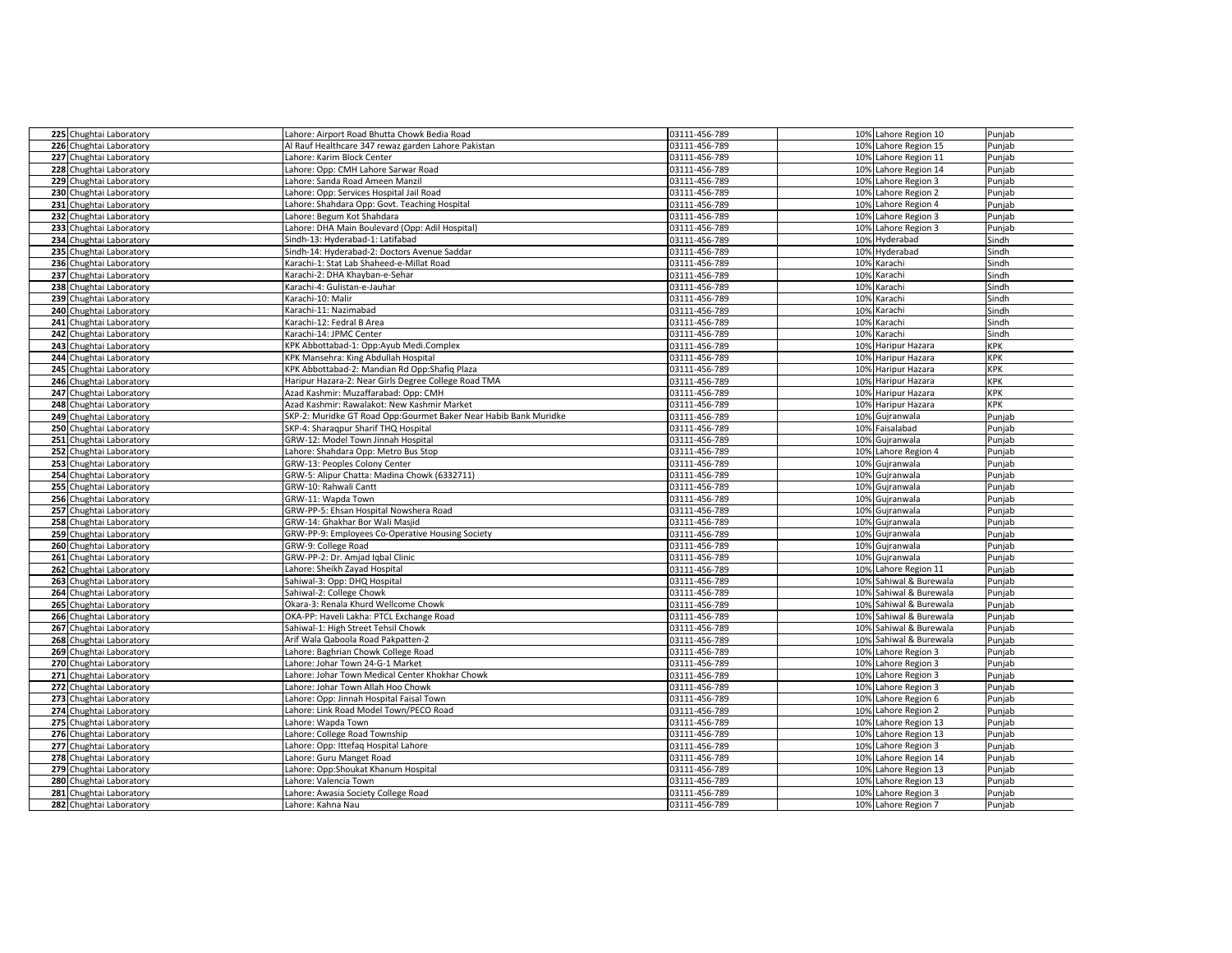| 283 Chughtai Laboratory                            | Lahore: Shahkam Chowk                                                 | 03111-456-789 | 10% Lahore Region 6       | Punjab                   |
|----------------------------------------------------|-----------------------------------------------------------------------|---------------|---------------------------|--------------------------|
| 284 Chughtai Laboratory                            | Kasur: Chunian: Cantt Road                                            | 03111-456-789 | 10% Lahore Region 6       | Punjab                   |
| 285 Chughtai Laboratory                            | Lahore: Bahria Town                                                   | 03111-456-789 | 10% Lahore Region 6       | Punjab                   |
|                                                    |                                                                       |               |                           |                          |
| 286 Chughtai Laboratory                            | Kasur-2: Opp DHQ Hospital                                             | 03111-456-789 | 10% Lahore Region 2       | Punjab                   |
| 287 Chughtai Laboratory                            | Lahore: EME Society                                                   | 03111-456-789 | 10% Lahore Region 6       | Punjab                   |
| 288 Chughtai Laboratory                            | Lahore: Raiwind: Sundar Road                                          | 03111-456-789 | 10% Lahore Region 6       | Punjab                   |
| 289 Chughtai Laboratory                            | Lahore: Raiwind: Adda Plot                                            | 03111-456-789 | 10% Lahore Region 3       | Punjab                   |
| 290 Chughtai Laboratory                            | Kasur:Kot Radha Kishan Main Road                                      | 03111-456-789 | 10% Lahore Region 3       | Punjab                   |
| 291 Chughtai Laboratory                            | Lahore: Askari-XI                                                     | 03111-456-789 | 10% Lahore Region 3       | Punjab                   |
| 292 Chughtai Laboratory                            | Sargodha: Bhalwal Centre                                              | 03111-456-789 | 10% Undifined Region      | Punjab                   |
| 293 Chughtai Laboratory                            | Faisalabad-3: Akbarabad Chowk Opp:AHF                                 | 03111-456-789 | Faisalabad<br>10%         | Punjab                   |
| 294 Chughtai Laboratory                            | Faisalabad-2: Jinnah Colony                                           | 03111-456-789 | 10% Faisalabad            | Punjab                   |
| 295 Chughtai Laboratory                            | Faisalabad-6:Jaranwala Fawara Chowk                                   | 03111-456-789 | 10%<br>Faisalabad         | Punjab                   |
| 296 Chughtai Laboratory                            | Faisalabad-5: Aziz Fatima Hospital                                    | 03111-456-789 | Faisalabad<br>10%         | Punjab                   |
| 297 Chughtai Laboratory                            | Faisalabad-1 Saleemi Chowk Satiana Rd                                 | 03111-456-789 | Faisalabad<br>10%         | Punjab                   |
| 298 Chughtai Laboratory                            | Faisalabad-4: Susan Road, Madina Town                                 | 03111-456-789 | Faisalabad<br>10%         | Punjab                   |
| 299 Chughtai Laboratory                            | Multan-1: Dost Medical Complex Nishtar Road                           | 03111-456-789 | 10% Multan                | Punjab                   |
| 300 Chughtai Laboratory                            | Multan-10: Khan Medical City Nishter Road Multan                      | 03111-456-789 | 10%<br>Multan             | Punjab                   |
| 301 Chughtai Laboratory                            | Multan-4: Indus Tower Doulat Gate                                     | 03111-456-789 | 10% Multan                | Punjab                   |
| 302 Chughtai Laboratory                            | Multan-3: Chungi-1 Suraj Miani Road                                   | 03111-456-789 | 10% Multan                | Punjab                   |
| 303 Chughtai Laboratory                            | Multan-2: New Multan Center                                           | 03111-456-789 | 10% Multan                | Punjab                   |
| 304 Chughtai Laboratory                            | Multan-5: Opp: Children Hospital                                      | 03111-456-789 | 10% Multan                | Punjab                   |
| 305 Chughtai Laboratory                            | Sahiwal-4: Chichawatni Girls College Road                             | 03111-456-789 | Sahiwal & Burewala<br>10% | Punjab                   |
| 306 Chughtai Laboratory                            | Toba-1: Rajana Road                                                   | 03111-456-789 | 10% Faisalabad            | Punjab                   |
| 307 Chughtai Laboratory                            | Jhang: Gojra Road Railway Phatak                                      | 03111-456-789 | 10%<br>Faisalabad         | Punjab                   |
| 308 Chughtai Laboratory                            | Nankana-1: Main Guru Bazar                                            | 03111-456-789 | 10% Faisalabad            | Punjab                   |
| 309 Chughtai Laboratory                            | NKA-4: Warburton Shafiq Medical Store                                 | 03111-456-789 | 10% Faisalabad            | Punjab                   |
| 310 Chughtai Laboratory                            | NKA-3: Sangla Hill Girls College Road                                 | 03111-456-789 | 10% Faisalabad            | Punjab                   |
| 311 Chughtai Laboratory                            | Faisalabad: Samundari: Gojra Road                                     | 03111-456-789 | 10% Faisalabad            | Punjab                   |
| 312 Chughtai Laboratory                            | Toba-4: Gojra Tehsil Office Road                                      | 03111-456-789 | 10%<br>Faisalabad         | Punjab                   |
| 313 Chughtai Laboratory                            | NKA-2: Shahkot                                                        | 03111-456-789 | 10% Faisalabad            | Punjab                   |
| 314 Chughtai Laboratory                            | Faisalabad-7: Tandilanwala                                            | 03111-456-789 | Faisalabad<br>10%         | Punjab                   |
| 315 Chughtai Laboratory                            | Khanewal-3: Mian Channu: Opp Girls Degree College                     | 03111-456-789 | Sahiwal & Burewala<br>10% | Punjab                   |
| 316 Chughtai Laboratory                            | Opposite THQ Hospital Railway Road Mailsi                             | 03111-456-789 | 10% Multan                | Punjab                   |
| 317 Chughtai Laboratory                            | Toba-2: Kamalia: Mian Zeeshan Colony Road                             | 03111-456-789 | 10% Sahiwal & Burewala    | Punjab                   |
| 318 Chughtai Laboratory                            | Toba-3: Pir Mahal: Makkah Block Masjid Road                           | 03111-456-789 | Sahiwal & Burewala<br>10% | Punjab                   |
| 319 Chughtai Laboratory                            | Multan-6: Mumtazabad                                                  | 03111-456-789 | 10%<br>Multan             | Punjab                   |
| 320 Chughtai Laboratory                            | Muzaffar Garh-1: Alipur Multan Road                                   | 03111-456-789 | 10% Multan                | Punjab                   |
| 321 Chughtai Laboratory                            | Muzaffar Garh-PP: Khan Garh                                           | 03111-456-789 | Multan<br>10%             | Punjab                   |
| 322 Chughtai Laboratory                            | Mandi Bahaudin-1: Cheema Chowk                                        | 03111-456-789 | Faisalabad<br>10%         | Punjab                   |
| 323 Chughtai Laboratory                            | Multan-7: Wapda Town                                                  | 03111-456-789 | 10% Multan                | Punjab                   |
| 324 Chughtai Laboratory                            | Chiniot: Jhang Road                                                   | 03111-456-789 | 10%<br>Faisalabad         | Punjab                   |
| 325 Chughtai Laboratory                            | Narowal-1: Opp: DHQ Hospital (0345-8448376)                           | 03111-456-789 | Sialkot<br>10%            | Punjab                   |
|                                                    | NWL-2: Shakar Garh Railway Road                                       | 03111-456-789 | Sialkot<br>10%            |                          |
| 326 Chughtai Laboratory<br>327 Chughtai Laboratory | GRW-8: Qila Dedar Singh: Tanki Wala Ghala                             | 03111-456-789 | 10%<br>Gujranwala         | Punjab<br>Punjab         |
| 328 Chughtai Laboratory                            | Bhakkar: Near Piyala Chowk                                            | 03111-456-789 | 10%<br>Faisalabad         | Punjab                   |
| 329 Chughtai Laboratory                            | Nowshera Virkan Center Gujranwala                                     | 03111-456-789 | 10% Guiranwala            | Punjab                   |
| 330 Chughtai Laboratory                            | Muzaffar Garh-3: Opp: DHQ Hospital                                    | 03111-456-789 | 10% Bahawalpur            | Punjab                   |
| 331 Chughtai Laboratory                            | Lahore: Beside Lahore General Hospital                                | 03111-456-789 | 10% Lahore Region 2       | Punjab                   |
|                                                    | Peshawar: Central Lab Peshawar                                        |               |                           | <b>KPK</b>               |
| 332 Chughtai Laboratory                            | KPK Swat: Saidu Sharif (0946-713738)                                  | 03111-456-789 | <b>10% KPK</b><br>10% KPK | <b>KPK</b>               |
| 333 Chughtai Laboratory                            |                                                                       | 03111-456-789 | <b>10% KPK</b>            | <b>KPK</b>               |
| 334 Chughtai Laboratory                            | KPK Batkhela: Opp: emergency gate DHQ Hospital Main Roa               | 03111-456-789 | <b>KPK</b><br>10%         | <b>KPK</b>               |
| 335 Chughtai Laboratory                            | KPK Peshawar-2 Dabgari Garden                                         | 03111-456-789 | 10% KPK                   | <b>KPK</b>               |
| 336 Chughtai Laboratory                            | KPK Peshawar-3 Lady Reading Hospital                                  | 03111-456-789 | <b>10% KPK</b>            | <b>KPK</b>               |
| 337 Chughtai Laboratory                            | KPK Peshawar-4 Opp: KTH Doctor Hostel                                 | 03111-456-789 | <b>KPK</b>                |                          |
| 338 Chughtai Laboratory                            | KPK Peshawar-1 Opp:Hayatabad Medi. Complex<br>KPK Mardan: Shamsi Road | 03111-456-789 | 10%                       | <b>KPK</b><br><b>KPK</b> |
| 339 Chughtai Laboratory                            |                                                                       | 03111-456-789 | 10% KPK                   | <b>KPK</b>               |
| 340 Chughtai Laboratory                            | KPK Kohat Cantt: KDA Hospital Hangu Road                              | 03111-456-789 | 10% KPK                   |                          |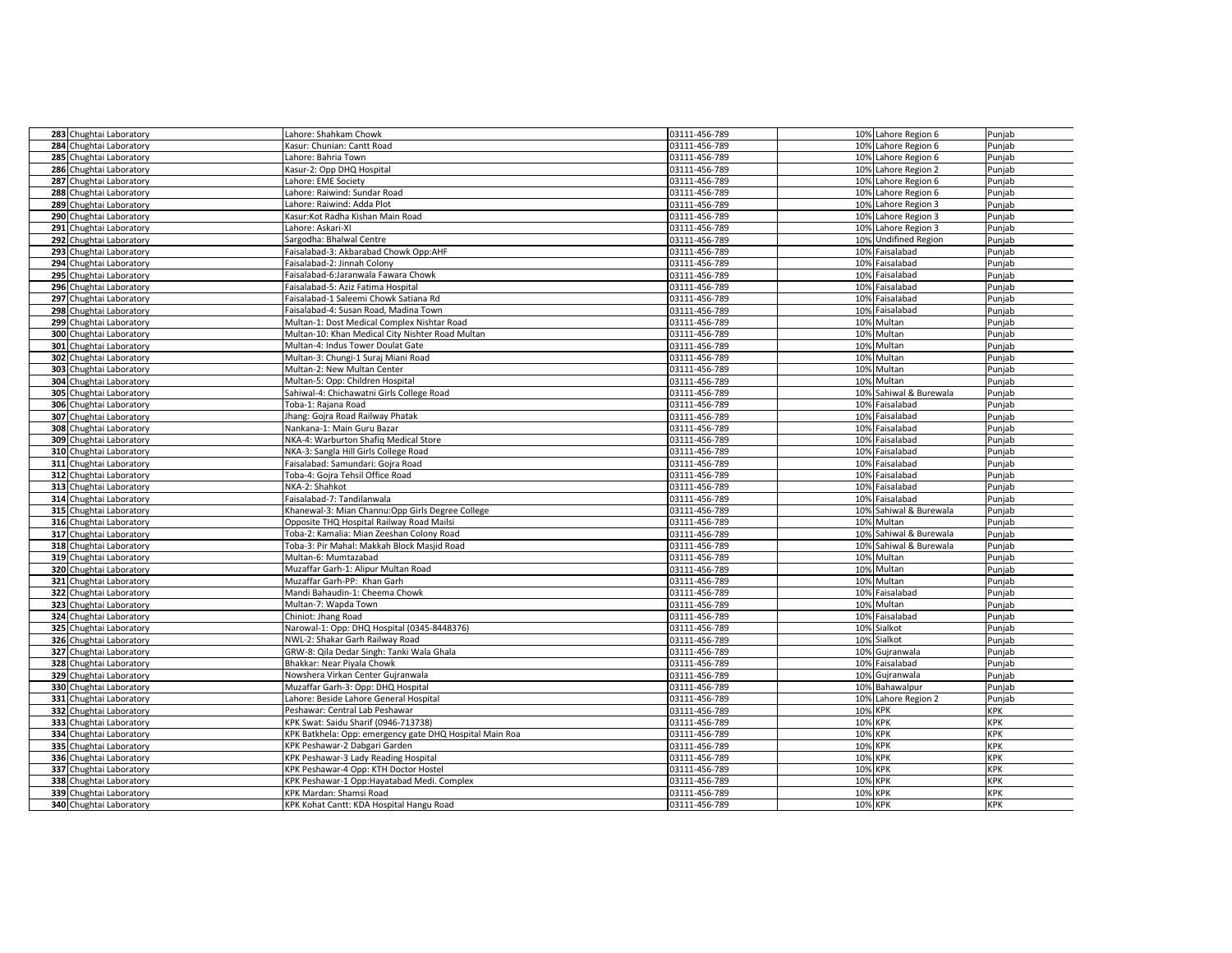|     | 341 Chughtai Laboratory | KPK Swabi: DHQ Hospital                            | 03111-456-789 | 10% KPK                   | <b>KPK</b> |
|-----|-------------------------|----------------------------------------------------|---------------|---------------------------|------------|
|     | 342 Chughtai Laboratory | Sindh-1 Jacobabad: Shah Ghazi Mohalla              | 03111-456-789 | 10% Sindh                 | Sindh      |
|     | 343 Chughtai Laboratory | Sindh-2 Pano Agil: Bhelar Road                     | 03111-456-789 | 10% Sindh                 | Sindh      |
|     | 344 Chughtai Laboratory | Sindh-3 Larkana: Jail Road                         | 03111-456-789 | 10% Sindh                 | Sindh      |
|     | 345 Chughtai Laboratory | Sindh-4 Sukkar:Bridge Road                         | 03111-456-789 | 10% Sindh                 | Sindh      |
|     | 346 Chughtai Laboratory | Sindh-5: Ghotki: Qadirpur Road GPO                 | 03111-456-789 | 10% Sindh                 | Sindh      |
|     | 347 Chughtai Laboratory | Sindh-6 Khanpur Mahar: Post Office                 | 03111-456-789 | 10% Sindh                 | Sindh      |
|     | 348 Chughtai Laboratory | Sindh-7 Shahdadkot: Sajawal Shah Road              | 03111-456-789 | Sindh<br>10%              | Sindh      |
|     | 349 Chughtai Laboratory | Sindh-8 Mirpur Mathelo: Near Clock Tower           | 03111-456-789 | Sindh<br>10%              | Sindh      |
|     | 350 Chughtai Laboratory | Sindh-9: Larkana-II Sachal Colony                  | 03111-456-789 | 10% Sindh                 | Sindh      |
|     | 351 Chughtai Laboratory | Sindh-10: Dadu                                     | 03111-456-789 | 10%<br>Sindh              | Sindh      |
|     | 352 Chughtai Laboratory | Sindh-11: Mirpur Methlo-PP Opp: DHQ Hospital       | 03111-456-789 | Sindh<br>10%              | Sindh      |
|     | 353 Chughtai Laboratory | Sindh-12: Daharki Distt: Ghotki Engro Bus Stop     | 03111-456-789 | 10%<br>Sindh              | Sindh      |
|     | 354 Chughtai Laboratory | Pakpattan Sharif-1: Opp: DHQ Hospital              | 03111-456-789 | Sahiwal & Burewala<br>10% | Punjab     |
|     | 355 Chughtai Laboratory | Jampur Collection Center (Distt D.G Khan)          | 03111-456-789 | Multan<br>10%             | Punjab     |
|     | 356 Chughtai Laboratory | DG Khan: Tounsa Sharif                             | 03111-456-789 | 10% Multan                | Punjab     |
|     | 357 Chughtai Laboratory | Lahore: Sabzazar Liagat Chowk 03009454769          | 03111-456-789 | 10% Lahore Region 11      | Punjab     |
|     | 358 Chughtai Laboratory | Lahore: Bagh Ali Road, Girja Chowk                 | 03111-456-789 | 10% Lahore Region 3       | Punjab     |
|     | 359 Chughtai Laboratory | Lahore: Askari-X , Bahar Shah Airport Rd           | 03111-456-789 | 10% Lahore Region 14      | Punjab     |
|     | 360 Chughtai Laboratory | Lahore: DHA DD Phase-4 Chughtai Medical Center     | 03111-456-789 | 10% Lahore Region 14      | Punjab     |
|     | 361 Chughtai Laboratory | Lahore-PP:DHA DD Phase-4 Defence Medical Center    | 03111-456-789 | 10% Lahore Region 14      | Punjab     |
|     | 362 Chughtai Laboratory | Lahore: Opp: Paragon City                          | 03111-456-789 | Lahore Region 14<br>10%   | Punjab     |
|     | 363 Chughtai Laboratory | Sialkot-2: Church Road Nadra Office                | 03111-456-789 | 10%<br>Sialkot            | Punjab     |
|     | 364 Chughtai Laboratory | Sialkot-5: Pasrur Center                           | 03111-456-789 | 10% Sialkot               | Punjab     |
|     | 365 Chughtai Laboratory | Azad Kashmir: Mirpur: Opp: Civial Hospital         | 03111-456-789 | 10%<br>Sialkot            | Punjab     |
|     | 366 Chughtai Laboratory | Jhelum: Dakhkana Jaddah                            | 03111-456-789 | Sialkot<br>10%            | Punjab     |
|     | 367 Chughtai Laboratory | Gujrat-2: Kharian Muqeet Plaza Kawil CNG G.T. Road | 03111-456-789 | Sialkot<br>10%            | Punjab     |
|     | 368 Chughtai Laboratory | SKT-3: Daska: Opp: Civil Hospital                  | 03111-456-789 | 10% Sialkot               | Punjab     |
|     | 369 Chughtai Laboratory | GRW-6: Medcare Hospital Gill Road                  | 03111-456-789 | Gujranwala<br>10%         | Punjab     |
|     | 370 Chughtai Laboratory | Gujrat-3: Lala Musa G.T. Road                      | 03111-456-789 | Sialkot<br>10%            | Punjab     |
|     | 371 Chughtai Laboratory | Chakwal: Opp: Degree College, Pindi Road           | 03111-456-789 | 10%<br>Sialkot            | Punjab     |
|     | 372 Chughtai Laboratory | Khanewal-4: Kabir Wala Pul Rajbah                  | 03111-456-789 | 10% Bahawalpur            | Punjab     |
|     | 373 Chughtai Laboratory | Khanewal-5: Abdul Hakeem                           | 03111-456-789 | Bahawalpur<br>10%         | Punjab     |
|     | 374 Chughtai Laboratory | Khanewal-2: Opp: DHQ Hospital                      | 03111-456-789 | 10% Bahawalpur            | Punjab     |
|     | 375 Chughtai Laboratory | Chowk Azam                                         | 03111-456-789 | 10% Multan                | Punjab     |
|     | 376 Chughtai Laboratory | Muzaffar Garh-2: Kot Addu Attock CNG Pump GT Road  | 03111-456-789 | 10% Multan                | Punjab     |
|     | 377 Chughtai Laboratory | Layyah: College Road                               | 03111-456-789 | 10% Multan                | Punjab     |
|     | 378 Chughtai Laboratory | Khanewal-1: Stadium Road                           | 03111-456-789 | 10% Multan                | Punjab     |
|     | 379 Chughtai Laboratory | Rajanpur: Main Kutchery Road DHQ                   | 03111-456-789 | Multan<br>10%             | Punjab     |
|     | 380 Chughtai Laboratory | Bur-e-wala Near THQ Hospital Vehari-2              | 03111-456-789 | 10% Sahiwal & Burewala    | Punjab     |
|     | 381 Chughtai Laboratory | Lahore: DHA Lalik Chowk (Medical Center)           | 03111-456-789 | 10% Lahore Region 14      | Punjab     |
|     | 382 Chughtai Laboratory | Lahore: DHA Phase-6 Plaza (Medical Center)         | 03111-456-789 | 10% Lahore Region 3       | Punjab     |
|     | 383 Chughtai Laboratory | slamabad-1: Blue Area Fazal-e-Haq Rd               | 03111-456-789 | 10% Islamabad             | Punjab     |
| 384 | Chughtai Laboratory     | Islamabad-PP: Lifeline Specialty Clinic            | 03111-456-789 | 10% Islamabad             | Punjab     |
|     | 385 Chughtai Laboratory | Rawalpindi-1: Holy Family Hospital                 | 03111-456-789 | 10% Islamabad             | Punjab     |
|     | 386 Chughtai Laboratory | Rawalpindi-3:Opp: Benezir Bhutto Hospital          | 03111-456-789 | 10% Islamabad             | Punjab     |
|     | 387 Chughtai Laboratory | Rawalpindi-2: Bahria Town                          | 03111-456-789 | 10% Islamabad             | Punjab     |
|     | 388 Chughtai Laboratory | Wah Cantt Center Hazara Region,                    | 03111-456-789 | 10% Islamabad             | Punjab     |
|     | 389 Chughtai Laboratory | Bahawalnagar-4: Haroonabad                         | 03111-456-789 | 10% Bahawalpur            | Punjab     |
|     | 390 Chughtai Laboratory | Bahawalpur-4: Hasilpur Club Road Allama Iqbal Park | 03111-456-789 | Bahawalpur<br>10%         | Punjab     |
|     | 391 Chughtai Laboratory | Rahim Yar Khan-1: Hospital Road                    | 03111-456-789 | 10% Bahawalpur            | Punjab     |
|     | 392 Chughtai Laboratory | Lodhran-1: Kehror Pakka                            | 03111-456-789 | 10% Bahawalpur            | Punjab     |
|     | 393 Chughtai Laboratory | RYK-2: Sadiqabad: Hospital Road                    | 03111-456-789 | Bahawalpur<br>10%         | Punjab     |
|     | 394 Chughtai Laboratory | RYK-3: Khanpur Kutchery Road Model Town            | 03111-456-789 | 10% Bahawalpur            | Punjab     |
|     | 395 Chughtai Laboratory | Bahawalnagar-3: Chishtian                          | 03111-456-789 | 10% Bahawalpur            | Punjab     |
|     | 396 Chughtai Laboratory | Bahawalnagar-2: Baldia Road                        | 03111-456-789 | 10% Bahawalpur            | Punjab     |
|     | 397 Chughtai Laboratory | Bahawalpur-2:Setlite Town Commercial Area          | 03111-456-789 | 10% Bahawalpur            | Punjab     |
|     | 398 Chughtai Laboratory | Bahawalpur-3: Civial Hospital                      | 03111-456-789 | 10% Bahawalpur            | Punjab     |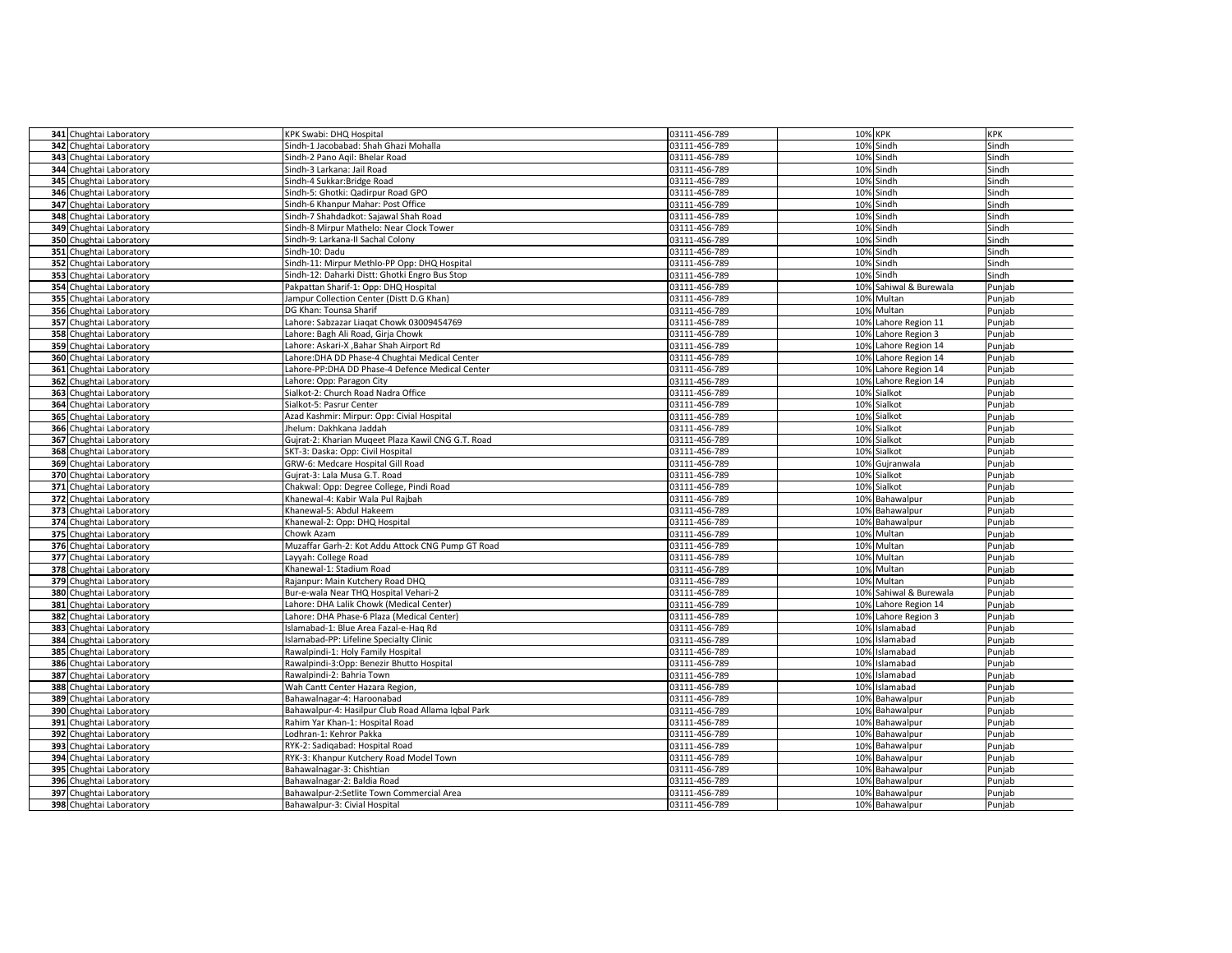|     | 399 Chughtai Laboratory                            | RYK-3: Liagatpur                                                                  | 03111-456-789                  | 10% Bahawalpur                           | Punjab                   |
|-----|----------------------------------------------------|-----------------------------------------------------------------------------------|--------------------------------|------------------------------------------|--------------------------|
|     | 400 Chughtai Laboratory                            | Bahawalnagar-1:Opp: DHQ Hospital                                                  | 03111-456-789                  | 10% Bahawalpur                           | Punjab                   |
|     | 401 Chughtai Laboratory                            | Bahawalpur-PP: Sohail Infertility Treatment Center                                | 03111-456-789                  | 10% Bahawalpur                           | Punjab                   |
|     | 402 Chughtai Laboratory                            | Lahore-PP: Baghbanpura Dr. Rasheed Clinic                                         | 03111-456-789                  | 10% Lahore Region 15                     | Punjab                   |
|     | 403 Chughtai Laboratory                            | Lahore-PP: Shadman Liver Gastro Care Clinic                                       | 03111-456-789                  | 10% Lahore Region 8                      | Punjab                   |
| 404 | Chughtai Laboratory                                | GRW-PP-1: Liver Foundation Gujranwala                                             | 03111-456-789                  | 10% Gujranwala                           | Punjab                   |
|     | 405 Chughtai Laboratory                            | Lahore-PP: Dr. Neelopher Leghari Clinic                                           | 03111-456-789                  | 10% Lahore Region 2                      | Punjab                   |
|     | 406 Chughtai Laboratory                            | Lahore-PP: DHA Phase-6 Vitality Health Care                                       | 03111-456-789                  | 10% Lahore Region 9                      | Punjab                   |
|     | 407 Chughtai Laboratory                            | Lahore-PP: Daroghewala Sardar Clinic                                              | 03111-456-789                  | 10% Lahore Region 15                     | Punjab                   |
|     | 408 Chughtai Laboratory                            | Lahore-PP: Ibrahim Foundation College Road                                        | 03111-456-789                  | 10% Lahore Region 13                     | Punjab                   |
| 409 | Chughtai Laboratory                                | Lahore-PP: Arthritis Care Clinic MM Alam Road                                     | 03111-456-789                  | 10% Lahore Region 7                      | Punjab                   |
|     | 410 Chughtai Laboratory                            | Lahore-PP: Safia Medical Complex Baghbanpura                                      | 03111-456-789                  | 10% Lahore Region 3                      | Punjab                   |
|     | 411 Chughtai Laboratory                            | Lahore-PP: Bu Ali Sina Hospital Gulshan Ravi                                      | 03111-456-789                  | 10% Lahore Region 4                      | Sindh                    |
|     | 412 Chughtai Laboratory                            | Lahore-PP: First Medical Center Johar Town                                        | 03111-456-789                  | 10% Lahore Region 3                      | Sindh                    |
|     | 413 Chughtai Laboratory                            | Consultants Clinic-1: Lahor DHA DD Phase-4 Chughtai Medical Cen                   | 03111-456-789                  | 10% Lahore: NHMC                         | Sindh                    |
|     | 414 Chughtai Laboratory                            | Consultants Clinic-6: Multan Khan Medical Center                                  | 03111-456-789                  | 10% Multan                               | Sindh                    |
|     | 415 Chughtai Laboratory                            | Consultants Clinic-8: Chughtai Mediical Faisalabad                                | 03111-456-789                  | 10% Faisalabad                           | Punjab                   |
|     | 416 Chughtai Laboratory                            | Consultants Clinic-9: Awasia Society College Road                                 | 03111-456-789                  | 10% Undifined Region                     | Punjab                   |
|     | 417 Chughtai Laboratory                            | Consultants Clinic-10: Lahore: DHA CMC Phase-6 Plaza                              | 03111-456-789                  | 10% Lahore: NHMC                         | Punjab                   |
|     | 418 Chughtai Laboratory                            | Consultants Clinic-11: Lahore: CMC Shadbagh                                       | 03111-456-789                  | 10% Lahore Region 3                      | Punjab                   |
|     | 419 Chughtai Laboratory                            | Karachi-PP-1: Al Khaleej Tower 1st Floor Clinic                                   | 03111-456-789                  | 10% Karachi                              | Sindh                    |
|     | 420 Chughtai Laboratory                            | Karachi-PP-3: Royal Institue of Medicine (RIMS)                                   | 03111-456-789                  | 10% Karachi                              | Sindh                    |
|     | 421 Chughtai Laboratory                            | Karachi-PP-7: Medicell Clinic Zamzama Clifton                                     | 03111-456-789                  | 10% Karachi                              | Sindh                    |
|     | 422 Chughtai Laboratory                            | Karachi-PP-13: Dr. Maisam Clinic                                                  | 03111-456-789                  | 10%<br>Karachi                           | Sindh                    |
|     | 423 Chughtai Laboratory                            | KPK Abbottabad-PP: Battgram DHQ Hospital                                          | 03111-456-789                  | 10% Haripur Hazara                       | <b>KPK</b>               |
|     | 424 Chughtai Laboratory                            | KPK Abbottabad-PP: Shinkiari Bajna Road<br>KPK Abbottabad-PP: OGHI Kuzabanda Road | 03111-456-789                  | 10% Haripur Hazara<br>10% Haripur Hazara | <b>KPK</b><br><b>KPK</b> |
|     | 425 Chughtai Laboratory<br>426 Chughtai Laboratory | KPK Abbottabad-PP: Dr. Adil Nasir Clinic Inor Hospital                            | 03111-456-789<br>03111-456-789 | 10% KPK                                  | KPK                      |
|     | 427 Chughtai Laboratory                            | Hasan Abdal pp Opp THQ Hospital                                                   | 03111-456-789                  | 10% Haripur Hazara                       | <b>KPK</b>               |
|     | 428 Chughtai Laboratory                            | Attock-PP: Fazal Plaza Opp: DHQ Hospital                                          | 03111-456-789                  | 10% Haripur Hazara                       | <b>KPK</b>               |
|     | 429 Chughtai Laboratory                            | Azad Kashmir-PP: BAGH Opp: DHQ Hospital BAGH                                      | 03111-456-789                  | 10% Haripur Hazara                       | <b>KPK</b>               |
|     | 430 Chughtai Laboratory                            | Haripur Hazara-PP: Al-Hamza Hospital Khalo Ghazi                                  | 03111-456-789                  | 10% Haripur Hazara                       | <b>KPK</b>               |
|     | 431 Chughtai Laboratory                            | Abbottabad: Havilian PP                                                           | 03111-456-789                  | 10% Haripur Hazara                       | <b>KPK</b>               |
|     | 432 Chughtai Laboratory                            | GRW-PP12: Jinnah Hospital Model Town                                              | 03111-456-789                  | 10% Gujranwala                           | Punjab                   |
|     | 433 Chughtai Laboratory                            | GRW-PP-4: Mian Sharif Trust Hospital Ali Park                                     | 03111-456-789                  | 10% Gujranwala                           | Punjab                   |
|     | 434 Chughtai Laboratory                            | Okara-PP: Opp: CMH Okara Cantt                                                    | 03111-456-789                  | 10% Sahiwal & Burewala                   | Punjab                   |
|     | 435 Chughtai Laboratory                            | Okara-PP: Dr. Zafar Clinic Ravi Road                                              | 03111-456-789                  | 10% Sahiwal & Burewala                   | Punjab                   |
|     | 436 Chughtai Laboratory                            | Lahore-PP: Dr. Naila Mehtab Clinic                                                | 03111-456-789                  | 10% Lahore Region 3                      | <b>KPK</b>               |
|     | 437 Chughtai Laboratory                            | Raiwind: Bahria Orchard PP                                                        | 03111-456-789                  | Lahore Region 3<br>10%                   | Punjab                   |
|     | 438 Chughtai Laboratory                            | Faisalabad-PP: Samanabad Road                                                     | 03111-456-789                  | 10% Faisalabad                           | Punjab                   |
|     | 439 Chughtai Laboratory                            | Faisalabad-PP: Azam Medical Center                                                | 03111-456-789                  | 10% Faisalabad                           | Punjab                   |
|     | 440 Chughtai Laboratory                            | Multan-PP-1: South Punjab Clinics                                                 | 03111-456-789                  | 10% Multan                               | Punjab                   |
|     | 441 Chughtai Laboratory                            | Faisalabad-PP: Al-Moiz diagnostic Ghulamabad                                      | 03111-456-789                  | 10% Faisalabad                           | Sindh                    |
|     | 442 Chughtai Laboratory                            | Faisalabad-PP: Mian Shamim Anwar Free Dispensary Jaranwala                        | 03111-456-789                  | 10% Faisalabad                           | Punjab                   |
|     | 443 Chughtai Laboratory                            | Faisalabad-PP: Prime Care Hospital Madina Road                                    | 03111-456-789                  | 10% Faisalabad                           | Punjab                   |
| 444 | Chughtai Laboratory                                | Lodhran-PP: Dunyapur: Railway Road                                                | 03111-456-789                  | 10% Multan                               | Punjab                   |
|     | 445 Chughtai Laboratory                            | Multan-PP-3: Azeem Hospital Tariq Road 0344 4479546                               | 03111-456-789                  | 10% Multan                               | Punjab                   |
|     | 446 Chughtai Laboratory                            | Multan-PP: Gastro Clinic Medicare Hospital Abdali Road                            | 03111-456-789                  | 10% Multan                               | Punjab                   |
|     | 447 Chughtai Laboratory                            | Multan-PP: Buch Villas                                                            | 03111-456-789                  | 10% Multan                               | Punjab                   |
|     | 448 Chughtai Laboratory                            | KPK Kher Bajaur Agency-PP: Opp: DHQ Hospital<br>KPK Karak-PP: Jail Chowk          | 03111-456-789                  | 10% KPK<br>10% KPK                       | <b>KPK</b><br><b>KPK</b> |
|     | 449 Chughtai Laboratory<br>450 Chughtai Laboratory | KPK-PP: Shabgadar                                                                 | 03111-456-789<br>03111-456-789 | <b>10% KPK</b>                           | <b>KPK</b>               |
|     | 451 Chughtai Laboratory                            | KPK Khurram Agency-PP: Parachinar                                                 | 03111-456-789                  | 10% KPK                                  | <b>KPK</b>               |
|     | 452 Chughtai Laboratory                            | KPK Hungu-PP: Thall Road                                                          | 03111-456-789                  | 10% KPK                                  | <b>KPK</b>               |
|     | 453 Chughtai Laboratory                            | KPK Malakand Dargi-PP: Ittehad Market                                             | 03111-456-789                  | 10% KPK                                  | <b>KPK</b>               |
|     | 454 Chughtai Laboratory                            | KPK Bannu-PP: Opp: DHQ Hospital D.I. Khan                                         | 03111-456-789                  | 10% KPK                                  | <b>KPK</b>               |
|     | 455 Chughtai Laboratory                            | KPK Timergara-PP: Opp: DHQ Hospital                                               | 03111-456-789                  | 10% KPK                                  | KPK                      |
|     | 456 Chughtai Laboratory                            | KPK Peshawar-PP: Pak Medical Center Khyber Bazar                                  | 03111-456-789                  | 10% KPK                                  | <b>KPK</b>               |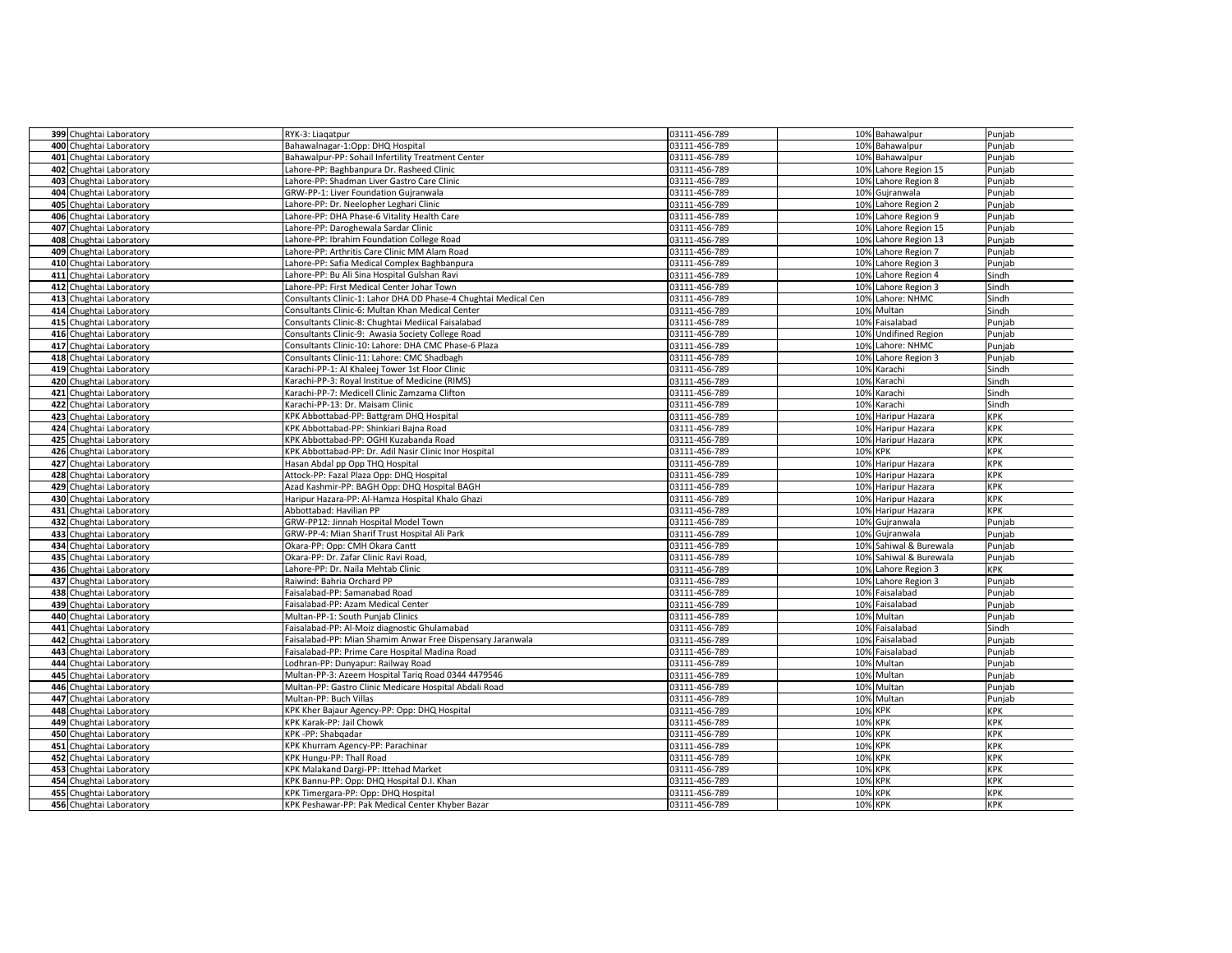| 457 Chughtai Laboratory                     | KPK D.I.KHAN-PP: Opp: DHQ, Jinnah Medical Complex                                 | 03111-456-789                                                       | 10% KPK                      |                     | <b>KPK</b>      |
|---------------------------------------------|-----------------------------------------------------------------------------------|---------------------------------------------------------------------|------------------------------|---------------------|-----------------|
| 458 Chughtai Laboratory                     | KPK Peshawar-PP: Dabgari Garden Abaseen Hospital                                  | 03111-456-789                                                       | 10% KPK                      |                     | <b>KPK</b>      |
| 459 Chughtai Laboratory                     | KPK Mardan-PP: Opp: MMC Hospital Mardan                                           | 03111-456-789                                                       | 10% KPK                      |                     | <b>KPK</b>      |
| 460 Chughtai Laboratory                     | KPK Kohat-PP: Poly Clinic KDA Hospital                                            | 03111-456-789                                                       | 10%                          | <b>KPK</b>          | KPK             |
| 461 Chughtai Laboratory                     | KPK Peshawar-PP: Dabgari Garden-3 Khattak Medical Center                          | 03111-456-789                                                       | 10%                          | <b>KPK</b>          | <b>KPK</b>      |
| 462 Chughtai Laboratory                     | KPK Charsadda-PP: Opp DHQ Hospital                                                | 03111-456-789                                                       | 10%                          | <b>KPK</b>          | <b>KPK</b>      |
| 463 Chughtai Laboratory                     | KPK Nowshera Kalan-PP: Tahir Khan Plaza                                           | 03111-456-789                                                       | 10%                          | <b>KPK</b>          | KPK             |
| 464 Chughtai Laboratory                     | KPK Peshawar-PP: Ramdas Chowk Akbar Medical                                       | 03111-456-789                                                       | 10%                          | <b>KPK</b>          | KPK             |
| 465 Chughtai Laboratory                     | Sindh-3 Larkana-PP: Faroog Medical Center                                         | 03111-456-789                                                       |                              | 10% Sindh           | Sindh           |
| 466 Chughtai Laboratory                     | indh-1 Jacobabad-PP: Opp: JIMS Hospital Decent Pharmacy                           | 03111-456-789                                                       | 10%                          | Sindh               | Sindh           |
| 467 Chughtai Laboratory                     | indh-1 Larkana-PP: Ratodero Sabzi Mandi                                           | 03111-456-789                                                       | 10%                          | Sindh               | Sindh           |
| 468 Chughtai Laboratory                     | Sindh-Khairpur Mirs-PP: GAMBAT PAQSJIMS                                           | 03111-456-789                                                       |                              | 10% Sindh           | Sindh           |
| 469 Chughtai Laboratory                     | Sindh-Mehar-PP: Girls School Road, Mehar                                          | 03111-456-789                                                       | 10%                          | Sindh               | Sindh           |
| 470 Chughtai Laboratory                     | Sindh-Qamber Ali KHan PP                                                          | 03111-456-789                                                       | 10%                          | Sindh               | Sindh           |
| 471 Chughtai Laboratory                     | ahore-PP:DHA Phase-5 Aurara Pharmacy                                              | 03111-456-789                                                       | 10%                          | Lahore Region 9     | Punjab          |
| 472 Chughtai Laboratory                     | ahore-PP: DHA Lahore Health Care                                                  | 03111-456-789                                                       |                              | 10% Lahore Region 3 | Punjab          |
| 473 Chughtai Laboratory                     | Gujrat-PP: Kotla Arab Ali Khan Town                                               | 03111-456-789                                                       |                              | 10% Sialkot         | Punjab          |
| 474 Chughtai Laboratory                     | Azad Kashmir-PP: Bhimer Road Dr. Farrukh                                          | 03111-456-789                                                       |                              | 10% Sialkot         | Punjab          |
| 475 Chughtai Laboratory                     | Azad Kashmir-PP: Kotli Opp: DHQ Super Shaheen Pharmacy                            | 03111-456-789                                                       | 10%                          | Sialkot             | Punjab          |
| 476 Chughtai Laboratory                     | slamabad-PP: Soan Garden                                                          | 03111-456-789                                                       | 10%                          | Islamabad           | <b>ISLAMABD</b> |
| 477 Chughtai Laboratory                     | Rawalpindi-PP: Chaklala Scheme-3                                                  | 03111-456-789                                                       | 10%                          | Islamabad           | <b>ISLAMABD</b> |
| 478 Chughtai Laboratory                     | Bahawalpur-PP: Ahmedpur East                                                      | 03111-456-789                                                       | 10%                          | Bahawalpur          | Punjab          |
| 479 Chughtai Laboratory                     | .odhran-PP:Opp: Nursing Hostel                                                    | 03111-456-789                                                       | 10%                          | Bahawalpur          | Punjab          |
| 480 Chughtai Laboratory                     | Bahawalpur-PP: Iqbal Hospital                                                     | 03111-456-789                                                       | 10%                          | Bahawalpur          | Punjab          |
| 481 Chughtai Laboratory                     | ahore: Sadar Zarar Shaheed Road                                                   | 03111-456-789                                                       | 10%                          | Lahore Region 15    | Punjab          |
| 482 Chughtai Laboratory                     | Mandi Bahuddin-2: Phalia Ghanian Road (054-6587011)                               | 03111-456-789                                                       | 10%                          | Faisalabad          | Punjab          |
| 483 Chughtai Laboratory                     | Lahore: DHA Bankers Cooperative Housing Society                                   | 03111-456-789                                                       | 10%                          | Lahore Region 14    | KPK             |
| 484 Chughtai Laboratory                     | Sialkot-1:Commissioner Road                                                       | 03111-456-789<br>051-2348373,2348375,                               |                              | 10% Sialkot         | Punjab          |
|                                             |                                                                                   |                                                                     |                              |                     |                 |
| 485 Nayab Labs & Diagnostic Center          | 6- Pak Pavillion Plaza, 65-E, Fazal e Hag Road, Blue Area, Islamabad              | Fax: 051-<br>2348374(www.nayablabs.<br>com                          | 35% on Lab, 25%<br>Radiology | Islamabad           | <b>ISLAMABD</b> |
| 486 Doctors Labs and Diagnostic Center      | The Doctor Plaza, 5th Floor, KDA Scheme No 5, Plot No G-7, Clifton Tower, Karachi | 021-35308550. Email:<br>doctorslabsclifton@gmail. 30% to 40%<br>com |                              | Karachi             | Sindh           |
| 487 Citi Lab (Main) 7400                    | Waqas Plaza, Blue Area, AK.Fazl-ul-Haq Rd, Islamabad                              | 0514847392,051-2804073                                              |                              | 20% Islamabad       | <b>ISLAMABD</b> |
| 488 Citi Lab (BBH Point)                    | Kashmir Gate Plaza, Opp Benazir Bhutto Hospital, Mureee Road, Rawalpindi          | 051-4453342, Mobile:<br>0336-3457457                                | 20%                          | Rawalpindi          | Punjab          |
| 489 Citi Lab (Holy Family Point)            | Opp Holy Family Hospital                                                          | 051-4413457, 0334-<br>4457457                                       | 20%                          | Rawalpindi          | Punjab          |
| 490 Citi Lab (Saidpur Road Point)           | Medicare Hospital, Saidpur Road, Rawalpindi                                       | 051-4413974, 0334-<br>3457457                                       |                              | 20% Rawalpindi      | Punjab          |
| 491 Citi Lab (Dr. Shoib Shafi Clinic Point) | Prof Shoaib Shafi Clinic, Near Chandni Chowk, Rawalpindi                          | 051-4418441, 4452733,                                               | 20%                          | Rawalpindi          | Punjab          |
| 492 Citi Lab (Brain Surgery Point)          | Brain Surgery, Iran Road, A Block, Satellite Town, Rawalpindi                     | 0334-9457457<br>051-4573213, 0334-                                  | 20%                          | Rawalpindi          | Punjab          |
| 493 Citi Lab (Cantt Branch)                 | Near Health Ways, Saddar, Rawalpindi                                              | 9457457<br>051-5513981, 0336-                                       | 20%                          | Rawalpindi          | Punjab          |
| 494 Citi Lab (Ali pur Farash Branch)        | Nai Abadi, Main Lehtrar Road, Islamabad                                           | 1457457<br>051-2241040, 0313-<br>4847396, 0336-5222661              |                              | 20% Islamabad       | <b>ISLAMABD</b> |
| 495 Citi Lab (Bahria Branch)                | Opp Rahat Bakery, Main PWD Road, Islamabad                                        | 051-5170785, 0333-<br>5136122                                       | 20%                          | Islamabad           | <b>ISLAMABD</b> |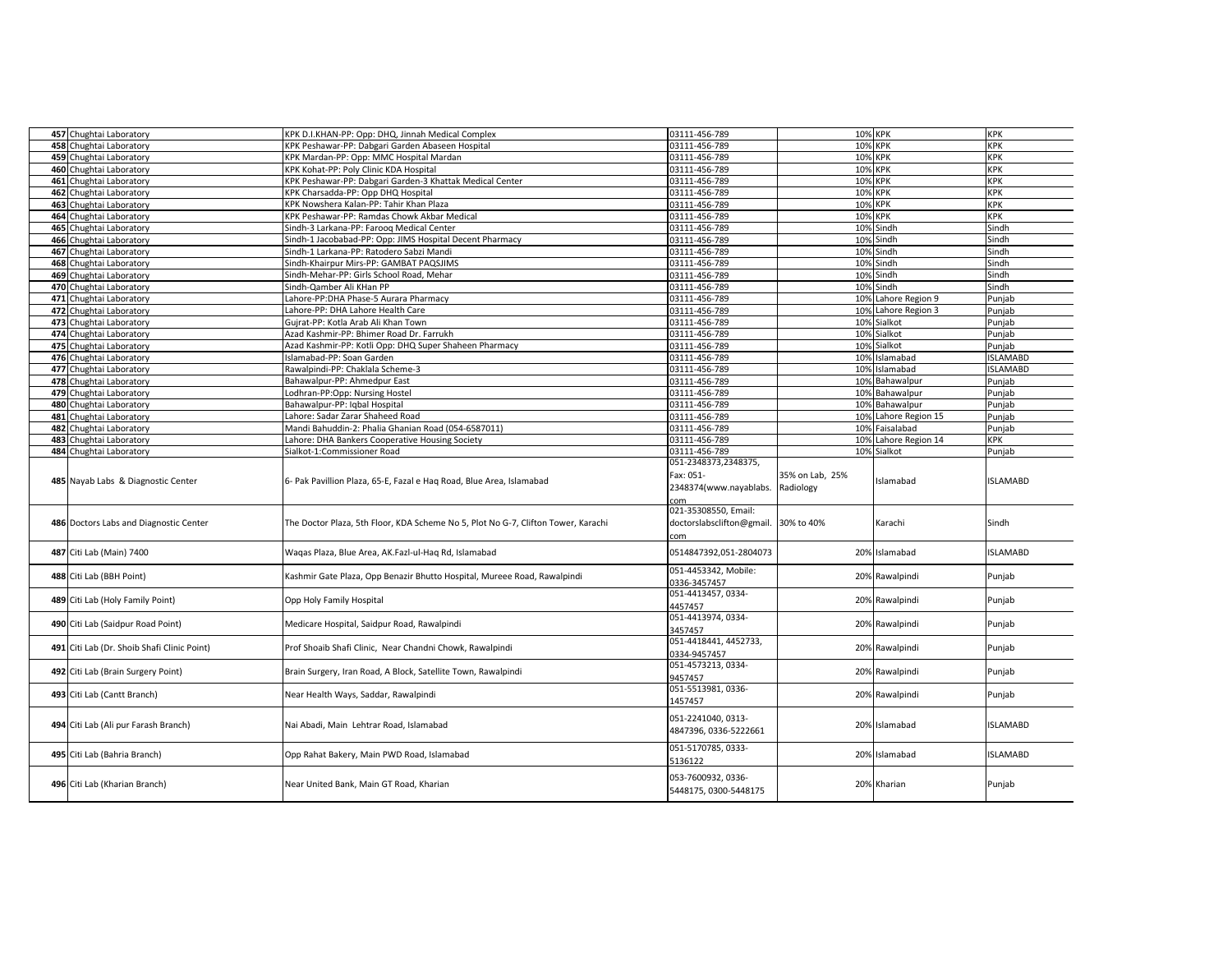|                                       |                                                                                                                                                             | 0543-553831, 0333-           |                     |                              |              |
|---------------------------------------|-------------------------------------------------------------------------------------------------------------------------------------------------------------|------------------------------|---------------------|------------------------------|--------------|
| 497 Citi Lab (Chakwal Point)          | Bhaun Road, Opp National Bank, Chakwal                                                                                                                      | 5400782, Fax 0543-541123     |                     | 20% Chakwal                  | Punjab       |
|                                       |                                                                                                                                                             |                              |                     |                              |              |
| 498 Citi Lab (Choa Saidan Shah Point) | Opp Tehsil Head quarter hospital, Choa Saidan Shah                                                                                                          | 0543-580159                  |                     | 20% Choa Saidan Shah         | Punjab       |
| 499 Citi Lab (Talagang Point)         | Near National Bank, Rawalpindi Road, Talagang                                                                                                               | 0543-413138<br>0300-5448175  |                     | 20% Talagang<br>20% Lalamusa | Punjab       |
| 500 Citi Lab ( Lala Musa Point)       | Railway road, Lala Musa                                                                                                                                     | 0922-860397, 0333-           |                     |                              | Punjab       |
| 501 Citi Lab (Kohat Branch Point)     | Pir Habib Shah Complex, Near Hangu Phatak, Hangu Road, Kohat                                                                                                | 5518778                      |                     | 20% Kohat                    | <b>KPK</b>   |
| 502 Citi Lab (Guirat Point)           | 10, Ellahi Plaza, Opp National Bank, Bhember Road, Gujrat                                                                                                   | 0345-6877610                 |                     | 20% Gujrat                   | Punjab       |
| 503 Temar Diagnostic and Pharmacies   | Building 1, opposite to Rawalpindi Institute of Cardiology, Rawal Road, Rawalpindi                                                                          | 051-5592323                  |                     | 30% Rawalpindi               | Punjab       |
| 504 Sehatmand Zindagi Center          | Plot # N-36 Sec C Korangi 3.5 near Eidi Ground, Korangi                                                                                                     | 021-35060209                 | Up to 35 % Variable | Karachi                      | Sind         |
| 505 Sehatmand Zindagi Center          | Road no. 7, Near Saleh Shifa Hospital, Catel Colony, Korangi                                                                                                | 021-35083003                 | Up to 35 % Variable | Karachi                      | Sind         |
| 506 Sehatmand Zindagi Center          | Main Road, Landhi Medical Complex, Babar Market opposite Habib Bank, Korangi                                                                                | 021-35134595                 | Up to 35 % Variable | Karachi                      | Sind         |
|                                       | House no. 543 B, Street no. 2, Sector 32/A, Zia Colony 1 (Mehran Town), Korangi Crossing                                                                    |                              |                     |                              |              |
| 507 Sehatmand Zindagi Center          | Karachi.                                                                                                                                                    | 021-35176012                 | Up to 35 % Variable | Karachi                      | Sind         |
| 508 Sehatmand Zindagi Center          | Plot no. 6/423, Darakhshan Housing Society, near EOBI office, Malir                                                                                         | 021-34510033                 | Up to 35 % Variable | Satellite                    | Sind         |
|                                       | Goth Near SB Medical Centre Memon Goth / Cycle shop, Bachat Bazaar Memon Goth, near HBL                                                                     |                              |                     |                              |              |
| 509 Sehatmand Zindagi Center          | Bank, Malir                                                                                                                                                 | 021-34560033                 | Up to 35 % Variable | Satellite                    | Sind         |
|                                       |                                                                                                                                                             |                              |                     |                              |              |
| 510 Sehatmand Zindagi Center          | Shop no. 2 CB/23, Colony Gate, Alfalah Housing Society opposite Eid Gah Ground, Malir                                                                       | 021-34595140                 | Up to 35 % Variable | Satellite                    | Sind         |
| 511 Sehatmand Zindagi Center          | Block 2 Shop Num 2,7,9,10 Al-Syed Center Quaidabad Karachi                                                                                                  | 021-35153003                 | Up to 35 % Variable | Karachi                      | Sind         |
| 512 Sehatmand Zindagi Center          | Shop no A816, Near Diyar-e-Habib Masjid Gulshan-e-Hadeed, Bin Qasim Town.                                                                                   | 021-34718933                 | Up to 35 % Variable | Karachi                      | Sind         |
| 513 Sehatmand Zindagi Center          | Shop no 10 and 11 plot no 64/1 crown Place Garden karachi                                                                                                   | 021-32244205                 | Up to 35 % Variable | Karachi                      | Sind         |
| 514 Sehatmand Zindagi Center          |                                                                                                                                                             |                              |                     | Karachi                      |              |
|                                       | Plot 162 163 164 zia colony abadi urdu road soldier bazar 3 / Barito Road, Soldier Bazaar 3                                                                 |                              | Up to 35 % Variable |                              | Sind         |
| 515 Sehatmand Zindagi Center          | Shop #8 Dagha palace kharadar old town quarters kharadar.                                                                                                   | 021-32410708                 | Up to 35 % Variable | Karachi                      | Sind         |
| 516 Sehatmand Zindagi Center          | Plot no. 15/24, Medicare Cardiac And General Hospital, Bihar Muslim Housing Society, Block -3,                                                              |                              |                     | Karachi                      |              |
|                                       | main Shaheed-e-Millat Road                                                                                                                                  | 021-34145140                 | Up to 35 % Variable |                              | Sind         |
| 517 Sehatmand Zindagi Center          |                                                                                                                                                             |                              |                     | Karachi                      |              |
|                                       | House # SA-91, Karachi Administrative Society, near Sitara Bakery, Mehmoodabad no. 6                                                                        | 021-34550739                 | Up to 35 % Variable |                              | Sind         |
| 518 Sehatmand Zindagi Center          | House No: B-26 Block N0-1 KDA Scheme 5 Clifton Karachi.                                                                                                     | 021-35867493                 | Up to 35 % Variable | Karachi                      | Sind         |
| 519 Sehatmand Zindagi Center          | D-55 Intelligent school colony sultanabad MT Khan Karachi                                                                                                   | 021-35630042                 | Up to 35 % Variable | Karachi                      | Sind         |
| 520 Sehatmand Zindagi Center          |                                                                                                                                                             |                              |                     | Karachi                      |              |
|                                       | House # L-152 Block 13-D Gulshan-e-Iqbal, Near Madinah Masjid, Sahba Akhtar Rd Karachi<br>Flat No B-03 Ground Floor Chappel Garden Abul Hassan Isphani road | 021-34837842<br>021-34657744 | Up to 35 % Variable | Karachi                      | Sind<br>Sind |
| 521 Sehatmand Zindagi Center          |                                                                                                                                                             |                              | Up to 35 % Variable |                              |              |
| 522 Sehatmand Zindagi Center          | Shop no. 2-3, Decent Garden, main University Road, near Mosmiyat Chowk next to JS Bank line.                                                                |                              | Up to 35 % Variable | Karachi                      | Sind         |
| 523 Sehatmand Zindagi Center          | Shop no. 111-C /1, bus stop no. 7, near Abbasi Shaheed Hospital, Nazimabad no. 3                                                                            | 021-36617404                 | Up to 35 % Variable | Karachi                      | Sind         |
| 524 Sehatmand Zindagi Center          | House no. 29/1, Main Road, C Area, Liaguatabad Post Office.                                                                                                 | 021-34891615                 | Up to 35 % Variable | Karachi                      | Sind         |
| 525 Sehatmand Zindagi Center          | Kashmir Road, main bus stop, Street no. 3, Block C, Sher Shah                                                                                               | 021-32580028                 | Up to 35 % Variable | Karachi                      | Sind         |
|                                       | Plot no. 231, Street 1, Sector 4/F, Mujahid Colony, near Mominabad Genmertal Hospital                                                                       |                              |                     |                              |              |
| 526 Sehatmand Zindagi Center          | Metroville Momin Abad,                                                                                                                                      | 021-36660001                 | Up to 35 % Variable | Karachi                      | Sind         |
|                                       | House no. R-49, Sector 5 C/2, near Karachi Mobile Bara Market, Power House Roundabout,                                                                      |                              |                     |                              |              |
| 527 Sehatmand Zindagi Center          | North karachi                                                                                                                                               | 021-36434202                 | Up to 35 % Variable | Karachi                      | Sind         |
| 528 Sehatmand Zindagi Center          | R-1203, Sector 15/A, 4 Buffer Zone Karachi                                                                                                                  | 021-36434201                 | Up to 35 % Variable | Karachi                      | Sind         |
| 529 Sehatmand Zindagi Center          | A/35, Sector Z-V, near Jheel stop, Scheme 45, Gulshan e Maymar                                                                                              | 021-36832567                 | Up to 35 % Variable | Karachi                      | Sind         |
| 530 Sehatmand Zindagi Center          | New Shahkar Heights, Surjani Town                                                                                                                           | 021-36910041                 | Up to 35 % Variable | Karachi                      | Sind         |
| 531 Sehatmand Zindagi Center          | House no. LS 17, Sec 11 E, Orangi Town                                                                                                                      | 021-36660003                 | Up to 35 % Variable | Karachi                      | Sind         |
| 532 Sehatmand Zindagi Center          | Plot no. 16, Old 1726/1959, Post Office Chowk, Sardabad, Baldia                                                                                             |                              | Up to 35 % Variable | Karachi                      | Sind         |
| 533 Sehatmand Zindagi Center          | House #3 street 5 Haroon baharia cooperative society .Naval Colony.karachi                                                                                  | 021-32364066                 | Up to 35 % Variable | Karachi                      | Sind         |
| 534 Sehatmand Zindagi Center          | Sector 7/c, main road, Sindh Govt Hospital. Qatar Hospital                                                                                                  | 021-36660048                 | Up to 35 % Variable | Hyderabad                    | Sind         |
| 535 Sehatmand Zindagi Center          |                                                                                                                                                             |                              |                     | Hyderabad                    |              |
|                                       | Plot no. 163, Block C, Opposite Rehman Nafsiati Hospital, Unit No 06, Latifabad, Hyderabad                                                                  |                              | Up to 35 % Variable |                              | Sind         |
| 536 Sehatmand Zindagi Center          | House No. 1024/475, Muhalla Afandi Town, Near Chohan Kanta, Hyderabad                                                                                       |                              | Up to 35 % Variable | Nawabshah                    | Sind         |
| 537 Sehatmand Zindagi Center          | House No. 201, Near New Jinnah Medical Centre, Sakrand Road, Nawabshah                                                                                      | 0244-366216                  | Up to 35 % Variable | Tharparkar                   | Sind         |
| 538 Sehatmand Zindagi Center          | Jaryan No. 106, Near Zarai Taraqiyati Bank Kashmir Chowk, Main Hospital Road Mithi.                                                                         |                              |                     | Sukkur                       |              |
|                                       | Tharparkar.                                                                                                                                                 |                              | Up to 35 % Variable |                              | Sind         |
| 539 Sehatmand Zindagi Center          | Near Hira Hospital, opposite Dr. Chaman Lal Hospital, Barrage Colony, Sukkur.                                                                               | 071-5805172                  | Up to 35 % Variable | Larkana                      | Sind         |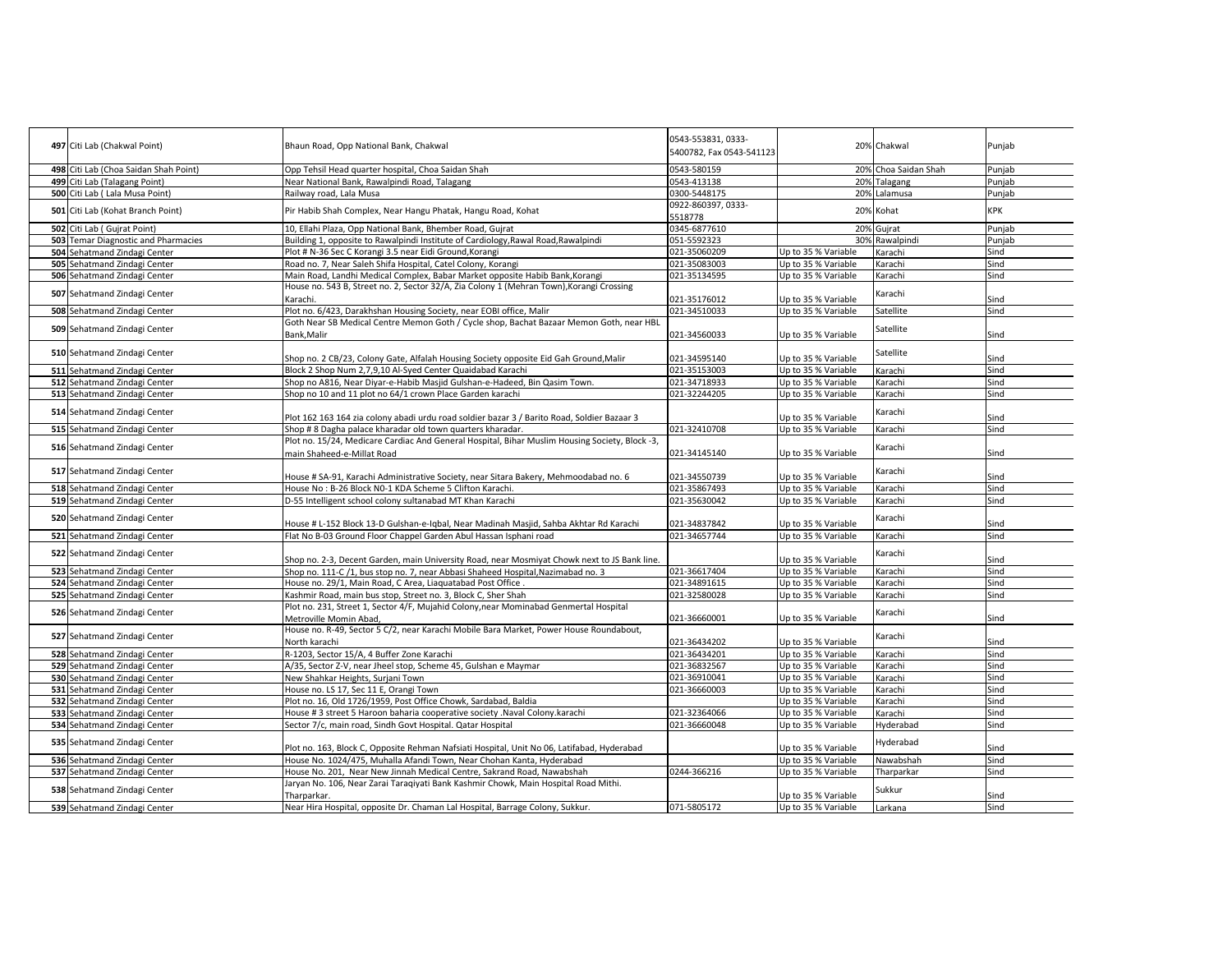| 540 Sehatmand Zindagi Center                                                    | House Plot # 200/B near Hussain Medical Center, Sachal colony, Larkana.                                            |                              | Up to 35 % Variable        | Lahore                                             | Punjab           |
|---------------------------------------------------------------------------------|--------------------------------------------------------------------------------------------------------------------|------------------------------|----------------------------|----------------------------------------------------|------------------|
| 541 Sehatmand Zindagi Center                                                    | Omer Market, More Sammanabad, Urdu Nagar Gulshan E Ravi Lahore                                                     | 0302-5600928                 | Up to 35 % Variable        | Lahore                                             | Punjab           |
| 542 Sehatmand Zindagi Center                                                    | DHQ Road, Opposite Service Station, Kasur                                                                          |                              | Up to 35 % Variable        | Lahore                                             | Punjab           |
| 543 Sehatmand Zindagi Center                                                    | 3-A Abdalli Road Islam Pura Lahore                                                                                 |                              | Up to 35 % Variable        | Lahore                                             | Punjab           |
| 544 Sehatmand Zindagi Center                                                    | Bhabra Market, Naseerabad, Ferozpur Road, Lahore                                                                   |                              | Up to 35 % Variable        | Lahore                                             | Punjab           |
| 545 Sehatmand Zindagi Center                                                    | 5-Qutab Colony, Fazal Elahi Road, Rehmanpura, Ichra, Lahore.                                                       |                              | Up to 35 % Variable        | Lahore                                             | Punjab           |
| 546 Sehatmand Zindagi Center                                                    | Building# 5, Canal Road near Amrat Sari Street, Mughalpura, Lahore,                                                | 042-37130807                 | Up to 35 % Variable        | Lahore                                             | Punjab           |
| 547 Sehatmand Zindagi Center                                                    | 103-A Allama Iqbal Road Lahore                                                                                     |                              | Up to 35 % Variable        | Lahore                                             | Punjab           |
| 548 Sehatmand Zindagi Center                                                    | Jalal Shaadi Hall, near Government Teaching Hospital, Shahdrah Lahore                                              | 042-37341170                 | Up to 35 % Variable        | Lahore                                             | Punjab           |
| 549 Sehatmand Zindagi Center                                                    | Mehboob House, Sahafi St, Aziz Road, Chowk Nakhuda, Lahore.                                                        | 042-37280862                 | Up to 35 % Variable        | Lahore                                             | Punjab           |
| 550 Sehatmand Zindagi Center                                                    | Hajra Plaza, Main Sargodha Lahore Road, Sheikhupura.                                                               | 056-3792114                  | Up to 35 % Variable        | Faisalabad                                         | Punjab           |
| 551 Sehatmand Zindagi Center                                                    | Opposite Shaheen Shopping Mall, Main Road, Satellite Town, Sargodha                                                | 0302-7149734                 | Up to 35 % Variable        | Faisalabad                                         | Punjab           |
|                                                                                 | Hassan Center 1210-B, Haq Bahoo Chowk, Chor Majra Chowk, Ghulam Muhammad Abad,                                     |                              |                            |                                                    |                  |
| 552 Sehatmand Zindagi Center                                                    | Faisalabad.                                                                                                        | 041-2695025                  | Up to 35 % Variable        | Faisalabad                                         | Punjab           |
| 553 Sehatmand Zindagi Center                                                    | 1S-68-BXXI Bahgbanpura, Faislabad                                                                                  | 041-8535140                  | Up to 35 % Variable        | Gujrat                                             | Punjab           |
| 554 Sehatmand Zindagi Center                                                    | Bhimber road, Opposite Gujrat Gymkhana, Gujrat                                                                     | 0300-3831240                 | Up to 35 % Variable        | Rawalpindi                                         | Punjab           |
| 555 Sehatmand Zindagi Center                                                    | B 941, 4th b road near National Market, Satellite town, Rawalpindi                                                 | 051-4570748                  | Up to 35 % Variable        | Rawalpindi                                         | Punjab           |
| 556 Sehatmand Zindagi Center                                                    | 13th Street near Nisar Nursing Home, Kamalabad, Dhok Syedan, Rawalpindi                                            | 0302-5541506                 | Up to 35 % Variable        | Sahiwal                                            | Punjab           |
| 557 Sehatmand Zindagi Center                                                    | Hali Road, near Gol Chakar, High Street Sahiwal                                                                    | 040-4220217                  | Up to 35 % Variable        | Sialkot                                            | Punjab           |
| 558 Sehatmand Zindagi Center                                                    | Islamia College Road, near Dr Captain Yaseen Hospital, Lalazar Chowk, Sialkot                                      | 052-4581240                  | Up to 35 % Variable        | KPK                                                | <b>KPK</b>       |
| 559 Sehatmand Zindagi Center                                                    | Sher Dad chowak near tehsile building karak                                                                        |                              | Up to 35 % Variable        | <b>KPK</b>                                         | <b>KPK</b>       |
|                                                                                 |                                                                                                                    |                              |                            |                                                    |                  |
| 560 Sehatmand Zindagi Center                                                    | Ground Floor Shops 08Nos Zareef Ullha Khan Palaza Tehsil Road, Distric Nowshera Kalan                              |                              | Up to 35 % Variable        | Dist.Neshera Kalan                                 | KPK              |
| 561 Sehatmand Zindagi Center                                                    | Near Sadaat CNG Swabi Jehanigira Road District and Tehsil Swabi                                                    |                              | Up to 35 % Variable        | Swabi                                              | KPK              |
|                                                                                 | Plot#2 street number 01 , mohulla Fazal-e- Ellahi (Ganga Ram), inside Dabgari Gate Shah Qabool                     |                              |                            |                                                    |                  |
| 562 Sehatmand Zindagi Center                                                    | <b>Police Station</b>                                                                                              |                              | Up to 35 % Variable        | Peshawar                                           | KPK              |
| 563 Sehatmand Zindagi Center                                                    | House # 111 gul bahahr Colon, Street no. 2, Dhakhna 02 Peshawar                                                    |                              | Up to 35 % Variable        | Peshawar                                           | <b>KPK</b>       |
| 564 Sehatmand Zindagi Center                                                    | Ground Floor Complete Akhunzada Tower Dalazak road Peshawar                                                        |                              | Up to 35 % Variable        | Peshawar                                           | <b>KPK</b>       |
|                                                                                 |                                                                                                                    |                              |                            |                                                    |                  |
|                                                                                 | Gulshan Igbal-Karachi                                                                                              | 021-111174174                |                            |                                                    | Sind             |
| 565 Patel Hospital                                                              |                                                                                                                    | 0343-7921504                 | 10% to 30% Discount<br>40% | Karachi                                            |                  |
| 566 Lahore PCRE Lab C C Bagh Jhang<br>567 Lahore PCR Lab C C Chichawatni        | Gali Doctor Israr Wali, Jhang Toba Road, Bagh, Jhang                                                               | 0302-7358912                 |                            | Bagh, Jhang<br>40% Chichawatni, Sahiwal            | Punjab           |
|                                                                                 | Block No.16 Near Cresent Girls College                                                                             |                              |                            |                                                    | Punjab           |
| 568                                                                             |                                                                                                                    |                              | 40%                        | Farooq Abad, Sheikhupura                           |                  |
| Lahore PCR Lab C C Farooga Abad<br>569 Lahore PCR Lab - C C Gujranwala Munir    | Dr.Habib Shah Chowk Mandi Farooqabad<br>Opposite D.H.Q. Hospital Near Muneer Chowk.                                | 0300-4763946<br>0333-8100925 | 40%                        |                                                    | Punjab           |
| 570 Lahore PCR Lab - C C Guirat                                                 | Shaheen Plaza Near Aziz Bhatti Hospital Bhimber Road                                                               | 0321-6278303                 |                            | Gujranwala<br>40% Guirat                           | Punjab<br>Punjab |
| 571 Lahore PCR Lab - C C Gujranwala                                             |                                                                                                                    | 0324-6013312                 |                            | 40% Gujranwala                                     | Punjab           |
| 572 Lahore PCR Lab - C C Kamalia                                                | Dehli Chowk                                                                                                        | 0334-4052040                 |                            |                                                    |                  |
| 573 Lahore PCR Lab - C C Kharian                                                | Main G.T.Road. Basement Meezan Bank                                                                                | 0336-9708316                 |                            | 40% Kamalia, Toba Tek Singh<br>40% Kharian, Guirat | Punjab<br>Punjab |
| 574 Lahore PCR Lab - C C Ladhewala                                              | Hafizabad Road, Ladhewala Warraich                                                                                 | 0322-5653046                 |                            | 40% Gujranwala                                     | Punjab           |
| 575 Lahore PCR Lab - C C Lala Musa                                              | Railway Road                                                                                                       | 0332-5820826                 |                            | 40% Lala Musa, Guirat                              |                  |
|                                                                                 | Abdul Hanan Height Cheema chock Near AL Asar Mall                                                                  | 0336-4500395                 | 40%                        | Mandi Bahauddin                                    | Punjab<br>Punjab |
| 576 Lahore PCR Lab - C C Mandi Bahau Din<br>577 Lahore PCR Lab - C C Multan     | Mumtazabad Peoples Colony Near Al Azhar Clinic                                                                     | 0301-6098884                 |                            | 40% Multan                                         | Punjab           |
| 578 Lahore PCR Lab - C C Muredke                                                | Near Faisal Bank G.T. Road                                                                                         | 0300-9460021                 |                            | 40% Muridke, Sheikhupura                           | Punjab           |
| 579 Lahore PCR Lab - C C Mandiyala Tegga                                        | At Main Bazar Mandial Tega, Tehsil Kamoki                                                                          | 0332-4719276                 |                            | 40% Kamoki, Gujranwala                             |                  |
| 580 Lahore PCR Lab - Al Hafeez Jarawala                                         | Clinical Lab And Ultrasound Near Fawara Chowk Faisalabad Road                                                      | 0302-7955556                 |                            | 40% Jaranwala, Faisalabad                          | Punjab<br>Punjab |
| 581 Lahore PCR Lab - Ali Lab Tanda                                              | Near Bus Stand, Tanda                                                                                              | 0304-2312798                 | 40%                        | Tanda, Gujrat                                      | Punjab           |
| 582 Lahore PCR Lab - Anmol Lab Faisalabad                                       | Anmol Hospital P-88 Galli No 4 Altaf Gunj Near Gulfishan More Jhang Road                                           | 0321-4893688                 | 40%                        | Faisalabad                                         | Punjab           |
| 583 Lahore PCR Lab - Awami Lab Gujrat                                           | 1st Floor Hilal-e-Ahmar Complex Gulzar-e- Madina Road Opp. Children Park                                           | 0300-8721884                 | 40%                        | Gujrat                                             | Punjab           |
| 584 Lahore PCR Lab - City Lab Mianwali                                          | <b>Gullberg Chowk</b>                                                                                              | 0333-6827304                 |                            | 40% Mianwali                                       | Punjab           |
| 585 Lahore PCR Lab - Hassan Lab                                                 | Rasool Nagar Dr. Naeem Baig Clinic                                                                                 | 0333-4006794                 | 40%                        | Sheikhupura                                        | Punjab           |
| 586 Lahore PCR Lab - Jinnah Lab Arifwala                                        | Pakpattan Chowk Qaboola Road                                                                                       | 0315-1912063                 |                            | 40% Arifwala, Sahiwal                              | Punjab           |
| 587 Lahore PCR Lab - Master Lab Mardan                                          | Jamshair Plaza Shop # 02 Opp: Maradn Medical Complex O.P.D Gate Nowshera Road                                      | 0332-6338934                 |                            | 40% Mardan                                         | <b>KPK</b>       |
| 588 Lahore PCR Lab - Multan Lab Khanewal                                        | Makhdoompur                                                                                                        | 0305-5173062                 | 40%                        | Khanewal                                           | Punjab           |
| 589 Lahore PCR Lab - Nelson Lab Jhelum                                          | Near C.M.H. Hospital                                                                                               | 0307-7318684                 |                            | 40% Jhelum                                         | Punjab           |
| 590                                                                             |                                                                                                                    |                              | 40%                        | Jalalpur Peerwala, Multan                          |                  |
| Lahore PCR Lab - Nishtar Lab Peerwala<br>591 Lahore PCR Lab - Peshwar Lab Karak | Main Chowk Eid Gah More Near Dr.Abdullah Khan Permat Road<br>Peshawar Computerized Lab Opp.T.H.Q. Hospital Naurand | 0313-9769722<br>0300-6876285 |                            | 40% Karak, Laki Marwat                             | Punjab<br>KPK    |